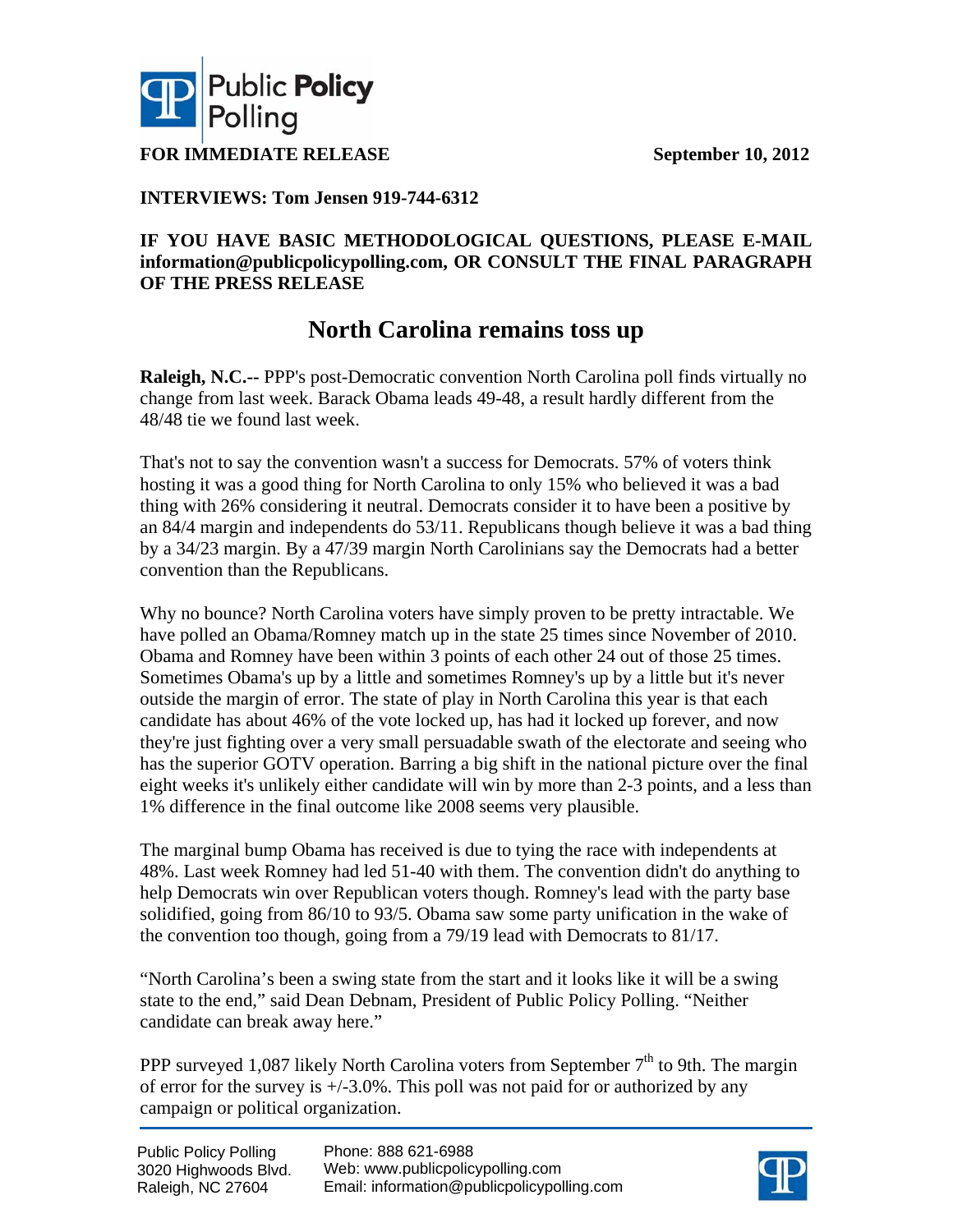

# **North Carolina Survey Results**

| Q1             | Do you approve or disapprove of President<br>Barack Obama's job performance?                                                                   |
|----------------|------------------------------------------------------------------------------------------------------------------------------------------------|
|                |                                                                                                                                                |
|                |                                                                                                                                                |
|                | 1%                                                                                                                                             |
| Q <sub>2</sub> | Do you have a favorable or unfavorable opinion<br>of Mitt Romney?                                                                              |
|                |                                                                                                                                                |
|                |                                                                                                                                                |
|                |                                                                                                                                                |
| Q <sub>3</sub> | The candidates for President are Democrat<br>Barack Obama and Republican Mitt Romney. If<br>the election was today, who would you vote<br>for? |
|                |                                                                                                                                                |
|                |                                                                                                                                                |
| Q4             | Did the Democratic convention make you more<br>or less likely to vote for Democrats this year, or<br>did it not make a difference?             |
|                | More likely37% Didn't make a<br>difference28%<br>Less likely 35%                                                                               |
| Q5             | Who do you think had a better convention: the<br>Democrats or the Republicans?                                                                 |
|                |                                                                                                                                                |
|                |                                                                                                                                                |
|                |                                                                                                                                                |
| Q6             | Do you have a favorable or unfavorable opinion<br>of Martin O'Malley?                                                                          |
|                |                                                                                                                                                |
|                | 9%                                                                                                                                             |
|                |                                                                                                                                                |

| Q8 | Do you have a favorable or unfavorable opinion<br>of Michelle Obama?       |  |
|----|----------------------------------------------------------------------------|--|
|    |                                                                            |  |
|    |                                                                            |  |
|    |                                                                            |  |
| Q9 | Do you have a favorable or unfavorable opinion<br>of Ann Romney?           |  |
|    |                                                                            |  |
|    |                                                                            |  |
|    |                                                                            |  |
|    | Q10 Do you have a higher opinion of Michelle<br>Obama or Ann Romney?       |  |
|    |                                                                            |  |
|    |                                                                            |  |
|    |                                                                            |  |
|    | Q11 Do you have a favorable or unfavorable opinion<br>of Elizabeth Warren? |  |
|    |                                                                            |  |
|    |                                                                            |  |

*Not sure* 57% ..........................................................

*Favorable* 59% ........................................................ *Unfavorable* 34% .................................................... *Not sure* 7% ..........................................................

**Q12** Do you have a favorable or unfavorable opinion

of Bill Clinton?

**Q7** Do you have a favorable or unfavorable opinion

*Favorable* 23% ........................................................

of Julian Castro?

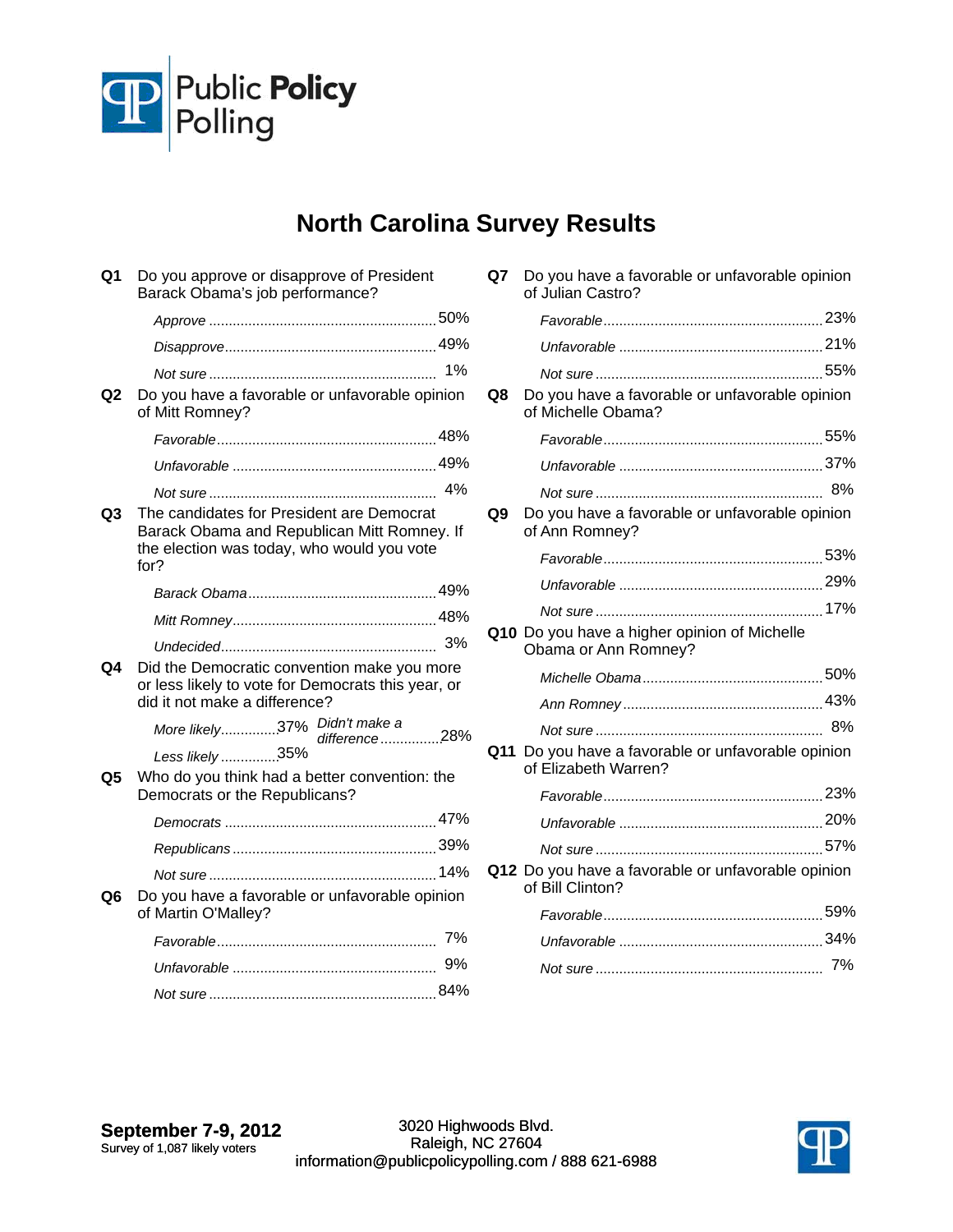

| Q13 Do you have a favorable or unfavorable opinion<br>of Joe Biden?                                                             |    |
|---------------------------------------------------------------------------------------------------------------------------------|----|
|                                                                                                                                 |    |
|                                                                                                                                 |    |
|                                                                                                                                 |    |
| Q14 Who do you think gives better speeches:<br>Barack Obama or Mitt Romney?                                                     |    |
|                                                                                                                                 |    |
|                                                                                                                                 |    |
|                                                                                                                                 | 8% |
| Q15 Do you think the Democratic convention being<br>in Charlotte was good, bad, or neutral for the<br>state of North Carolina?  |    |
|                                                                                                                                 |    |
|                                                                                                                                 |    |
|                                                                                                                                 |    |
|                                                                                                                                 |    |
| Q16 Who do you think deserves more credit for the<br>killing of Osama bin Laden: Barack Obama or<br>Mitt Romney?                |    |
|                                                                                                                                 |    |
|                                                                                                                                 |    |
|                                                                                                                                 |    |
| Q17 Would you describe yourself as very liberal,<br>somewhat liberal, moderate, somewhat<br>conservative, or very conservative? |    |
|                                                                                                                                 |    |
|                                                                                                                                 |    |
|                                                                                                                                 |    |
|                                                                                                                                 |    |
|                                                                                                                                 |    |

|     | Q18 If you are a woman, press 1. If a man, press 2.                                                                                    |     |
|-----|----------------------------------------------------------------------------------------------------------------------------------------|-----|
|     |                                                                                                                                        |     |
|     |                                                                                                                                        |     |
|     | Q19 If you are a Democrat, press 1. If a Republican,<br>press 2. If you are an independent or identify<br>with another party, press 3. |     |
|     |                                                                                                                                        |     |
|     |                                                                                                                                        |     |
|     |                                                                                                                                        |     |
|     | Q20 If you are white, press 1. If African-American,<br>press 2. If other, press 3.                                                     |     |
|     |                                                                                                                                        |     |
|     |                                                                                                                                        |     |
|     |                                                                                                                                        |     |
| Q21 | If you are 18 to 29 years old, press 1. If 30 to                                                                                       |     |
|     | 45, press 2. If 46 to 65, press 3. If you are<br>older than 65, press 4.                                                               |     |
|     |                                                                                                                                        |     |
|     |                                                                                                                                        |     |
|     |                                                                                                                                        |     |
|     |                                                                                                                                        |     |
|     | Q22 Area Code                                                                                                                          |     |
|     |                                                                                                                                        |     |
|     |                                                                                                                                        |     |
|     |                                                                                                                                        |     |
|     |                                                                                                                                        | 12% |
|     |                                                                                                                                        | 14% |
|     |                                                                                                                                        |     |

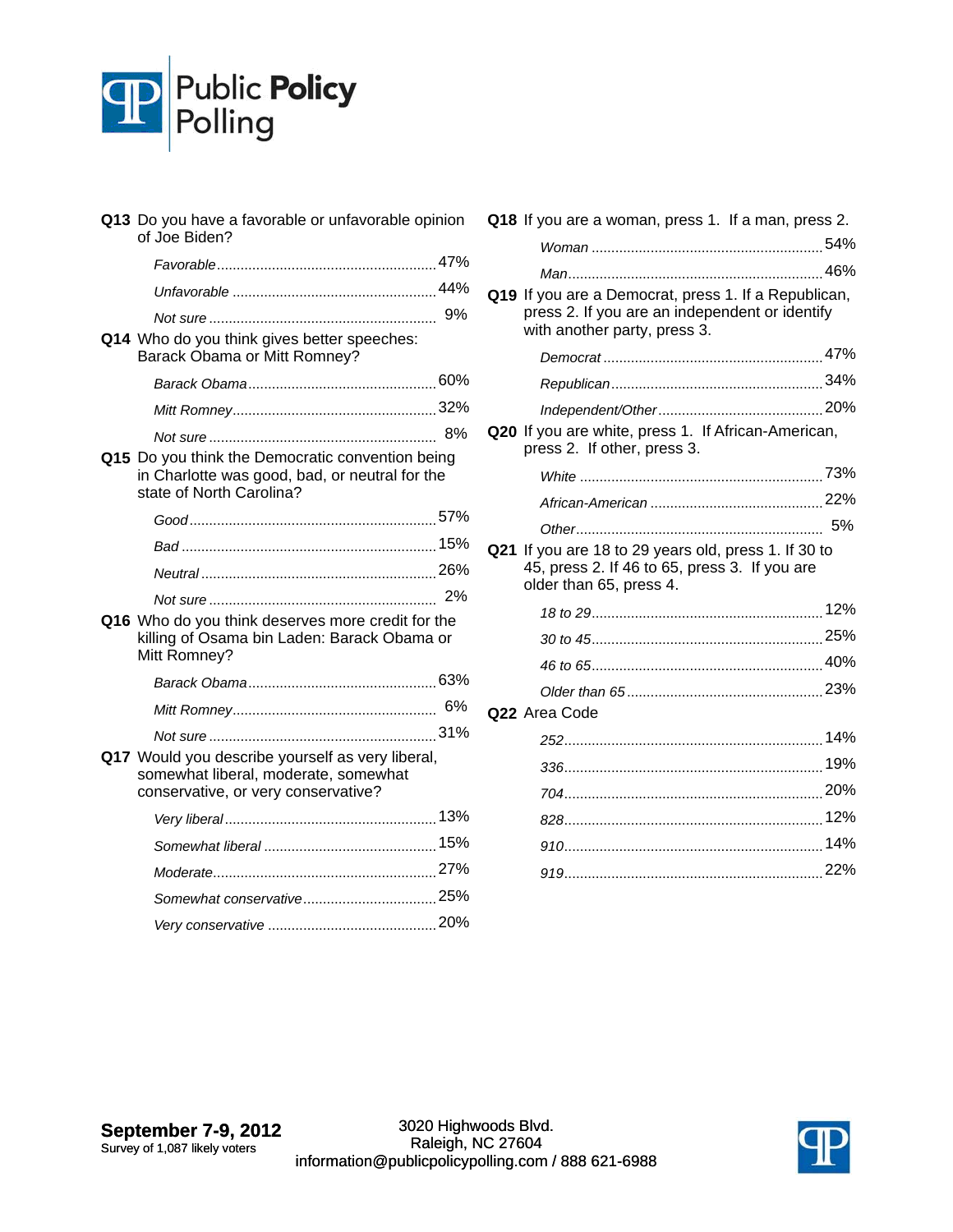

|                |      |         | Ideology      |     |                                                        |      |  |
|----------------|------|---------|---------------|-----|--------------------------------------------------------|------|--|
|                | Base | liberal | Very Somewhat |     | Somewhat<br>liberal Moderate conservative conservative | Verv |  |
| Obama Approval |      |         |               |     |                                                        |      |  |
| Approve 50%    |      | 90%     | 84%           | 65% | 20%                                                    | 15%  |  |
| Disapprove     | 49%  | 9%      | 15%           | 33% | 78%                                                    | 85%  |  |
| Not sure       | 1%   | 0%      | 1%            | 2%  | 2%                                                     | 0%   |  |

|                           | Base | Ideology |               |     |                                                        |      |  |
|---------------------------|------|----------|---------------|-----|--------------------------------------------------------|------|--|
|                           |      | liberal  | Very Somewhat |     | Somewhat<br>liberal Moderate conservative conservative | Very |  |
| M. Romney<br>Favorability |      |          |               |     |                                                        |      |  |
| Favorable                 | 48%  | 17%      | 14%           | 32% | 75%                                                    | 80%  |  |
| Unfavorable               | 49%  | 80%      | 84%           | 62% | 20%                                                    | 18%  |  |
| Not sure                  | 4%   | 3%       | 2%            | 6%  | 5%                                                     | 2%   |  |

|                  |      | <b>Ideology</b>      |               |     |                                                        |      |  |  |
|------------------|------|----------------------|---------------|-----|--------------------------------------------------------|------|--|--|
|                  | Base | liberal <sup>1</sup> | Very Somewhat |     | Somewhat<br>liberal Moderate conservative conservative | Very |  |  |
| Obama/Romney     |      |                      |               |     |                                                        |      |  |  |
| Barack Obama 49% |      | 87%                  | 85%           | 65% | 18%                                                    | 13%  |  |  |
| Mitt Romney 48%  |      | 11%                  | 14%           | 32% | 79%                                                    | 83%  |  |  |
| <b>Undecided</b> | 3%   | 2%                   | 1%            | 3%  | 3%                                                     | 4%   |  |  |

|                                                             |      |                 | Ideology        |     |                                                        |      |  |
|-------------------------------------------------------------|------|-----------------|-----------------|-----|--------------------------------------------------------|------|--|
|                                                             | Base | Verv<br>liberal | <b>Somewhat</b> |     | Somewhat<br>liberal Moderate conservative conservative | Very |  |
| <b>Did DNC Make You</b><br>More/Less Likely to<br>Vote Dem? |      |                 |                 |     |                                                        |      |  |
| More likely 37%                                             |      | 74%             | 60%             | 45% | 15%                                                    | 12%  |  |
| Less likely 35%                                             |      | 11%             | 15%             | 25% | 48%                                                    | 63%  |  |
| Didn't make a<br>difference                                 | 28%  | 16%             | 25%             | 30% | 37%                                                    | 25%  |  |

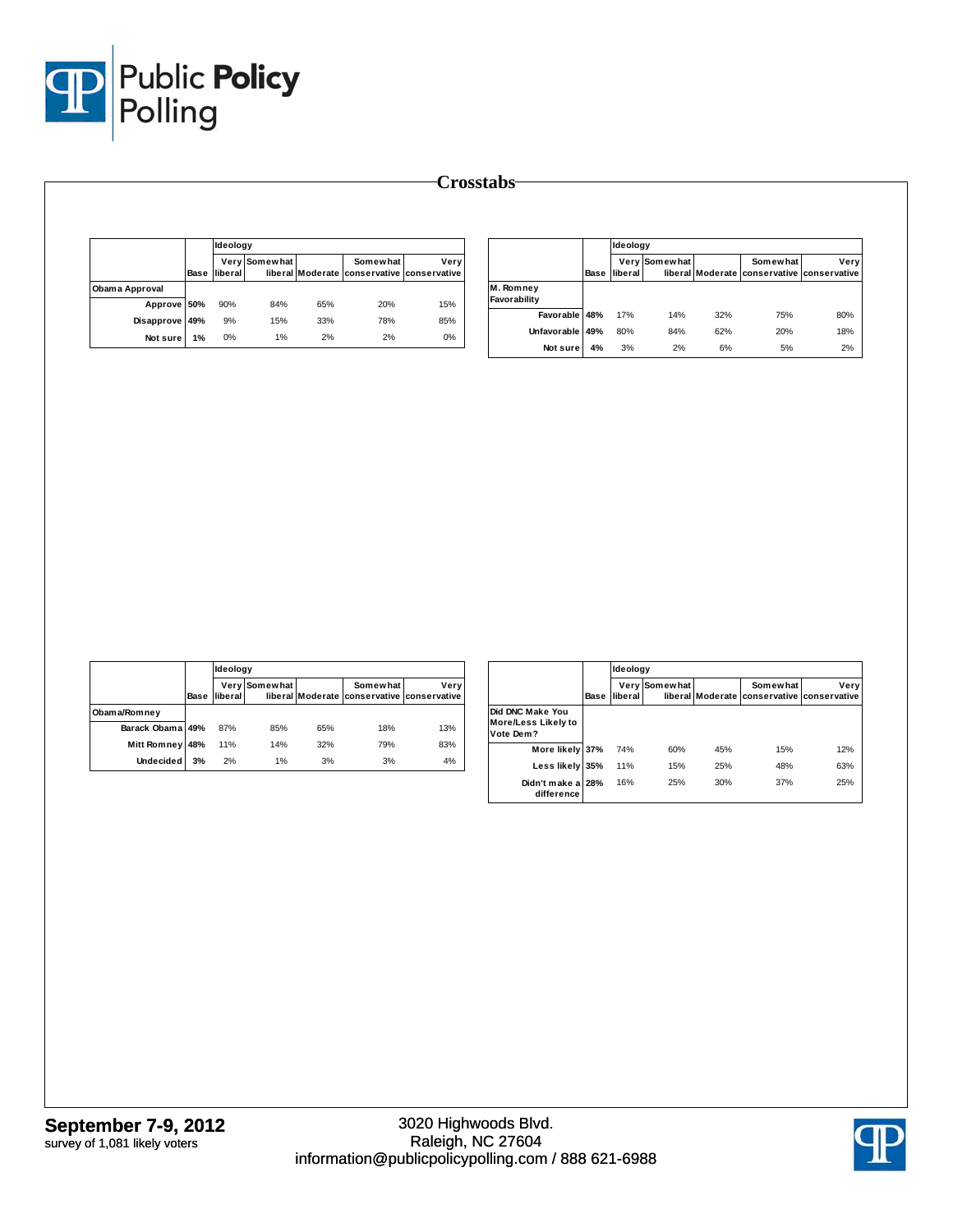

|                                          | <b>Base</b> | Ideology             |                      |     |                                                        |      |
|------------------------------------------|-------------|----------------------|----------------------|-----|--------------------------------------------------------|------|
|                                          |             | liberal <sup>1</sup> | <b>Very Somewhat</b> |     | Somewhat<br>liberal Moderate conservative conservative | Verv |
| <b>Better Convention:</b><br>DNC or RNC? |             |                      |                      |     |                                                        |      |
| Democrats 47%                            |             | 83%                  | 79%                  | 61% | 19%                                                    | 15%  |
| Republicans 39%                          |             | 11%                  | 12%                  | 21% | 59%                                                    | 76%  |
| Not sure                                 | 14%         | 6%                   | 8%                   | 18% | 22%                                                    | 9%   |

|                       |      | Ideology |               |     |                                                        |      |  |
|-----------------------|------|----------|---------------|-----|--------------------------------------------------------|------|--|
|                       | Base | liberal  | Very Somewhat |     | Somewhat<br>liberal Moderate conservative conservative | Very |  |
| O'Malley Favorability |      |          |               |     |                                                        |      |  |
| Favorable             | 7%   | 24%      | 12%           | 5%  | 1%                                                     | 2%   |  |
| Unfavorable           | 9%   | 7%       | 6%            | 10% | 10%                                                    | 9%   |  |
| Not sure 84%          |      | 69%      | 82%           | 84% | 88%                                                    | 89%  |  |

|                            |      | <b>Ideology</b> |               |     |                                                        |      |  |
|----------------------------|------|-----------------|---------------|-----|--------------------------------------------------------|------|--|
|                            | Base | liberal         | Very Somewhat |     | Somewhat<br>liberal Moderate conservative conservative | Very |  |
| <b>Castro Favorability</b> |      |                 |               |     |                                                        |      |  |
| Favorable 23%              |      | 37%             | 43%           | 26% | 15%                                                    | 5%   |  |
| Unfavorable 21%            |      | 15%             | 11%           | 15% | 24%                                                    | 38%  |  |
| Not sure 55%               |      | 48%             | 46%           | 59% | 61%                                                    | 57%  |  |

|                          |      | Ideology |               |     |                                                        |      |  |
|--------------------------|------|----------|---------------|-----|--------------------------------------------------------|------|--|
|                          | Base | liberal  | Very Somewhat |     | Somewhat<br>liberal Moderate conservative conservative | Very |  |
| M. Obama<br>Favorability |      |          |               |     |                                                        |      |  |
| Favorable 55%            |      | 88%      | 86%           | 74% | 29%                                                    | 14%  |  |
| Unfavorable 37%          |      | 9%       | 12%           | 17% | 59%                                                    | 78%  |  |
| Not sure                 | 8%   | 3%       | 3%            | 10% | 13%                                                    | 8%   |  |

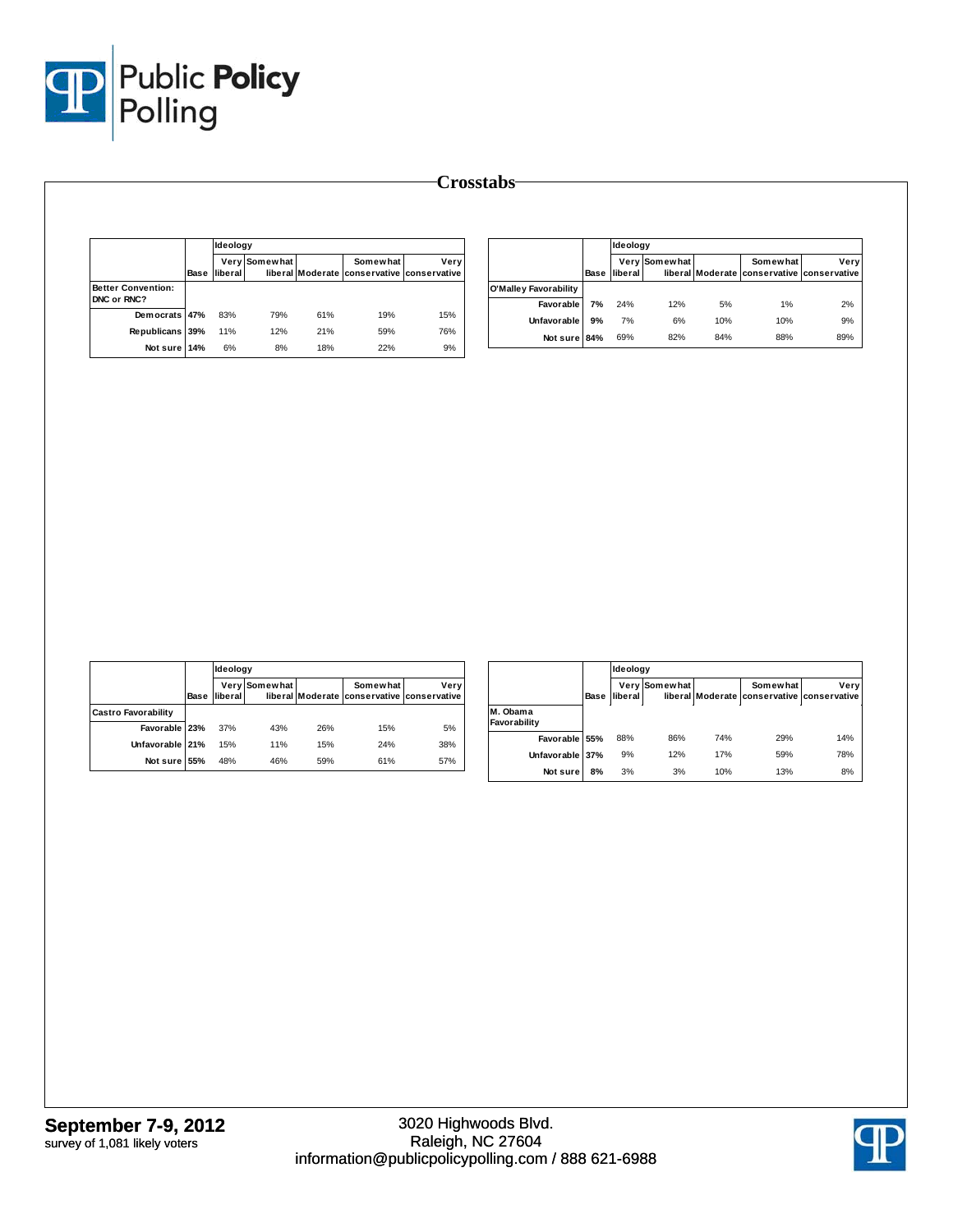

|                           |      | <b>Ideology</b> |               |     |                                                        |      |  |  |  |
|---------------------------|------|-----------------|---------------|-----|--------------------------------------------------------|------|--|--|--|
|                           | Base | liberal         | Very Somewhat |     | Somewhat<br>liberal Moderate conservative conservative | Verv |  |  |  |
| A. Romney<br>Favorability |      |                 |               |     |                                                        |      |  |  |  |
| Favorable 53%             |      | 25%             | 25%           | 42% | 76%                                                    | 82%  |  |  |  |
| Unfavorable 29%           |      | 59%             | 52%           | 33% | 13%                                                    | 7%   |  |  |  |
| Not sure 17%              |      | 16%             | 23%           | 24% | 11%                                                    | 11%  |  |  |  |

|                                                |      | Ideology |               |     |                                                        |      |
|------------------------------------------------|------|----------|---------------|-----|--------------------------------------------------------|------|
|                                                | Base | liberal  | Very Somewhat |     | Somewhat<br>liberal Moderate conservative conservative | Very |
| Higher Opinion of M.<br>Obama or A.<br>Romney? |      |          |               |     |                                                        |      |
| Michelle Obama 50%                             |      | 88%      | 85%           | 62% | 19%                                                    | 15%  |
| Ann Romney                                     | 43%  | 9%       | 12%           | 25% | 70%                                                    | 80%  |
| Not sure                                       | 8%   | 3%       | 3%            | 12% | 11%                                                    | 5%   |

|                            |             |         | <b>Ideology</b> |     |                                                        |      |  |  |
|----------------------------|-------------|---------|-----------------|-----|--------------------------------------------------------|------|--|--|
|                            | <b>Base</b> | liberal | Very Somewhat   |     | Somewhat<br>liberal Moderate conservative conservative | Very |  |  |
| <b>Warren Favorability</b> |             |         |                 |     |                                                        |      |  |  |
| Favorable 23%              |             | 40%     | 43%             | 30% | 10%                                                    | 4%   |  |  |
| Unfavorable 20%            |             | 11%     | 11%             | 13% | 27%                                                    | 35%  |  |  |
| Not sure 57%               |             | 49%     | 46%             | 58% | 62%                                                    | 61%  |  |  |

|                             |      | Ideology |               |     |                                                        |      |
|-----------------------------|------|----------|---------------|-----|--------------------------------------------------------|------|
|                             | Base | liberal  | Very Somewhat |     | Somewhat<br>liberal Moderate conservative conservative | Very |
| <b>Clinton Favorability</b> |      |          |               |     |                                                        |      |
| Favorable 59%               |      | 90%      | 88%           | 75% | 35%                                                    | 25%  |
| Unfavorable 34%             |      | 10%      | 10%           | 16% | 55%                                                    | 68%  |
| Not sure                    | 7%   | 1%       | 2%            | 9%  | 11%                                                    | 8%   |

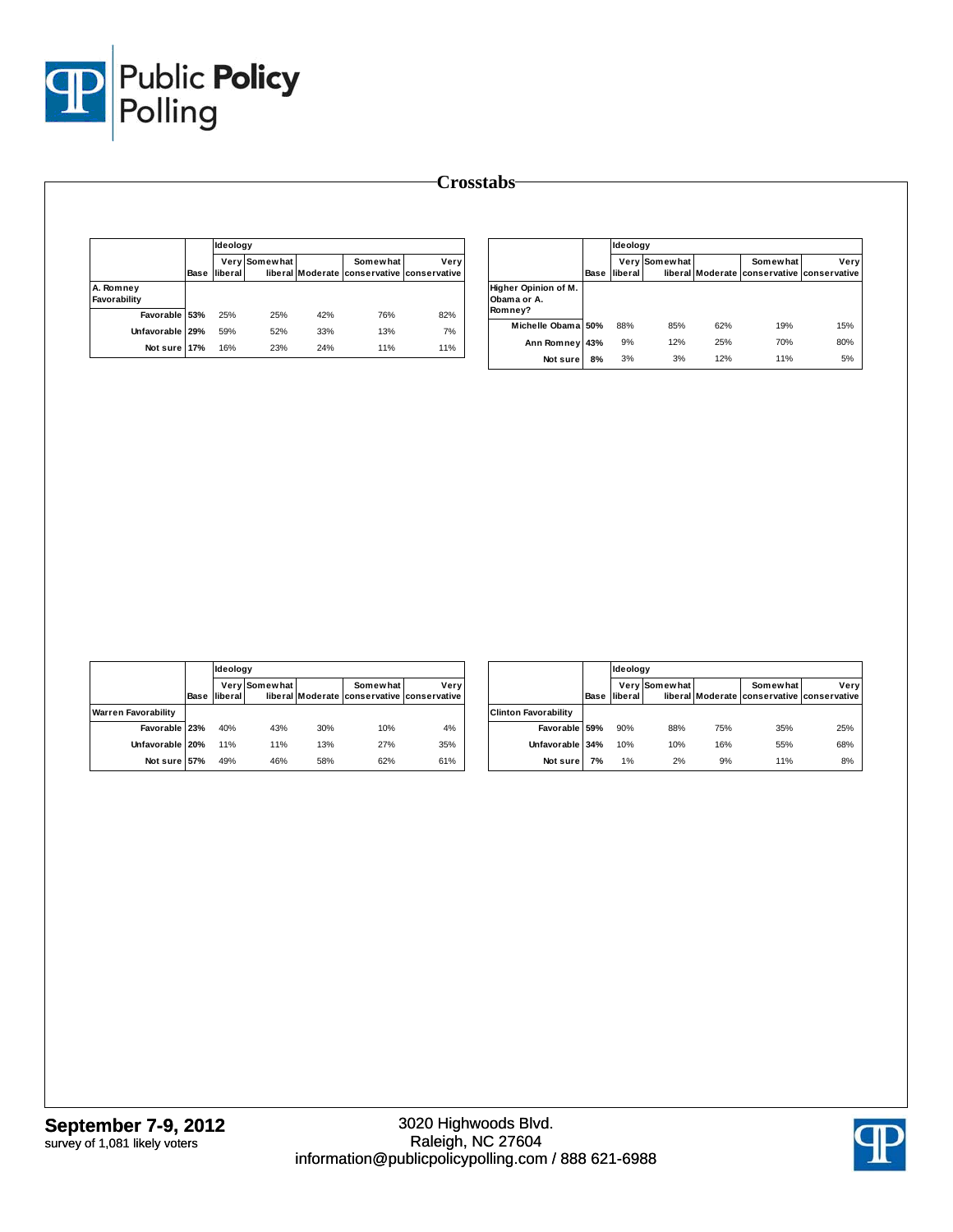

|                           |      |         | Ideology      |     |                                                        |      |  |
|---------------------------|------|---------|---------------|-----|--------------------------------------------------------|------|--|
|                           | Base | liberal | Very Somewhat |     | Somewhat<br>liberal Moderate conservative conservative | Verv |  |
| <b>Biden Favorability</b> |      |         |               |     |                                                        |      |  |
| Favorable 47%             |      | 87%     | 79%           | 60% | 19%                                                    | 11%  |  |
| Unfavorable I             | 44%  | 9%      | 13%           | 28% | 70%                                                    | 83%  |  |
| Not sure                  | 9%   | 5%      | 8%            | 12% | 11%                                                    | 6%   |  |

|                                      | Base | Ideology |               |     |                                                        |      |
|--------------------------------------|------|----------|---------------|-----|--------------------------------------------------------|------|
|                                      |      | liberal  | Very Somewhat |     | Somewhat<br>liberal Moderate conservative conservative | Very |
| <b>Who Gives Better</b><br>Speeches? |      |          |               |     |                                                        |      |
| Barack Obama 60%                     |      | 88%      | 87%           | 76% | 38%                                                    | 23%  |
| Mitt Romney 32%                      |      | 9%       | 10%           | 15% | 51%                                                    | 68%  |
| Not sure                             | 8%   | 3%       | 3%            | 9%  | 12%                                                    | 9%   |

|                                           |                |         | Ideology      |     |                                                               |      |  |  |
|-------------------------------------------|----------------|---------|---------------|-----|---------------------------------------------------------------|------|--|--|
|                                           | Base           | liberal | Very Somewhat |     | <b>Somewhat</b><br>liberal Moderate conservative conservative | Very |  |  |
| <b>DNC</b><br>Good/Bad/Neutral for<br>NC? |                |         |               |     |                                                               |      |  |  |
| Good 57%                                  |                | 86%     | 82%           | 69% | 37%                                                           | 25%  |  |  |
|                                           | <b>Bad 15%</b> | 5%      | 7%            | 4%  | 23%                                                           | 35%  |  |  |
| <b>Neutral</b>                            | 26%            | 6%      | 10%           | 26% | 37%                                                           | 39%  |  |  |
| Not sure                                  | 2%             | 2%      | 1%            | 1%  | 3%                                                            | 1%   |  |  |

|                                                 |      |         | Ideology      |     |                                                        |      |  |
|-------------------------------------------------|------|---------|---------------|-----|--------------------------------------------------------|------|--|
|                                                 | Base | liberal | Very Somewhat |     | Somewhat<br>liberal Moderate conservative conservative | Very |  |
| <b>More Responsible</b><br>for Bin Laden Death? |      |         |               |     |                                                        |      |  |
| Barack Obama 63%                                |      | 89%     | 88%           | 81% | 36%                                                    | 32%  |  |
| Mitt Romney                                     | 6%   | 2%      | 5%            | 1%  | 10%                                                    | 11%  |  |
| Not sure                                        | 31%  | 8%      | 7%            | 18% | 54%                                                    | 57%  |  |

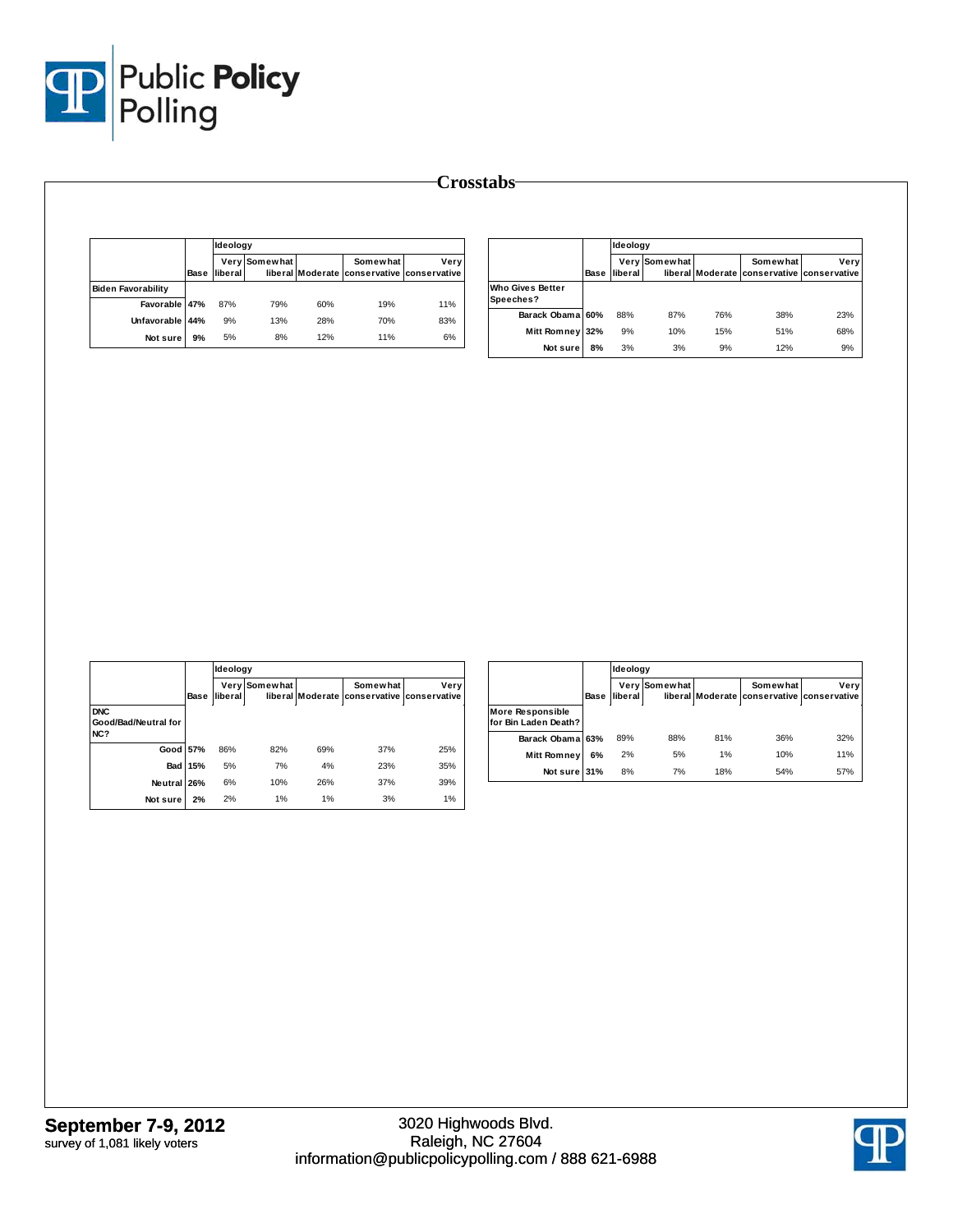

|                |     | Gender       |     |
|----------------|-----|--------------|-----|
|                |     | Base   Woman | Man |
| Obama Approval |     |              |     |
| Approve 50%    |     | 57%          | 42% |
| Disapprove     | 49% | 43%          | 56% |
| Not sure       | 1%  | $1\%$        | 2%  |

|                           |             | Gender |     |
|---------------------------|-------------|--------|-----|
|                           | <b>Base</b> | Woman  | Man |
| M. Romney<br>Favorability |             |        |     |
| Favorable 48%             |             | 42%    | 55% |
| Unfavorable               | 49%         | 54%    | 42% |
| Not sure                  | 4%          | 4%     | 4%  |

|                    |     | Gender            |     |
|--------------------|-----|-------------------|-----|
|                    |     | <b>Base Woman</b> | Man |
| Obama/Romney       |     |                   |     |
| Barack Obama 49%   |     | 55%               | 42% |
| <b>Mitt Romney</b> | 48% | 42%               | 56% |
| <b>Undecided</b>   | 3%  | 3%                | 3%  |

|                                                             |      | Gender       |     |  |
|-------------------------------------------------------------|------|--------------|-----|--|
|                                                             | Base | <b>Woman</b> | Man |  |
| Did DNC Make You<br><b>More/Less Likely to</b><br>Vote Dem? |      |              |     |  |
| More likely 37%                                             |      | 43%          | 29% |  |
| Less likely 35%                                             |      | 31%          | 40% |  |
| Didn't make a 28%<br>difference                             |      | 26%          | 30% |  |

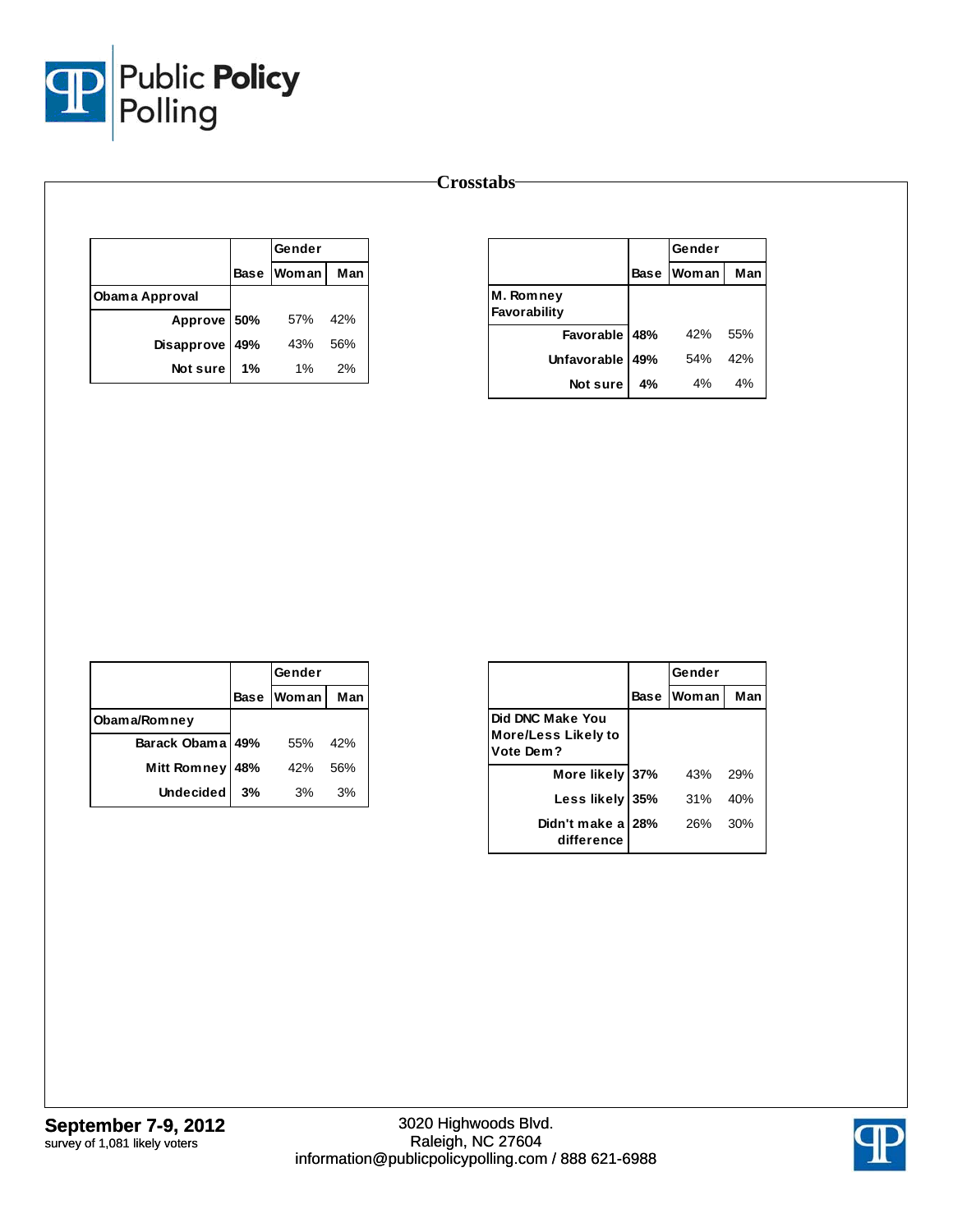

|                                          |  |            | Gender |  |
|------------------------------------------|--|------------|--------|--|
|                                          |  | Base Woman | Man    |  |
| <b>Better Convention:</b><br>DNC or RNC? |  |            |        |  |
| Democrats 47%                            |  | 53%        | 40%    |  |
| Republicans 39%                          |  | 33%        | 46%    |  |
| Not sure 14%                             |  | 14%        | 15%    |  |

|                              |             | Gender |     |
|------------------------------|-------------|--------|-----|
|                              | <b>Base</b> | Woman  | Man |
| <b>O'Malley Favorability</b> |             |        |     |
| Favorable                    | 7%          | 7%     | 8%  |
| <b>Unfavorable</b>           | 9%          | 6%     | 13% |
| Not sure                     | 84%         | 87%    | 79% |

|                            | Gender       |     |
|----------------------------|--------------|-----|
|                            | Base   Woman | Man |
| <b>Castro Favorability</b> |              |     |
| Favorable   23%            | 27%          | 19% |
| Unfavorable   21%          | 13%          | 31% |
| Not sure 55%               | 60%          | 50% |

|                          |             | Gender |     |
|--------------------------|-------------|--------|-----|
|                          | <b>Base</b> | Woman  | Man |
| M. Obama<br>Favorability |             |        |     |
| Favorable 55%            |             | 62%    | 46% |
| <b>Unfavorable</b>       | 37%         | 30%    | 46% |
| Not sure                 | 8%          | 8%     | 8%  |

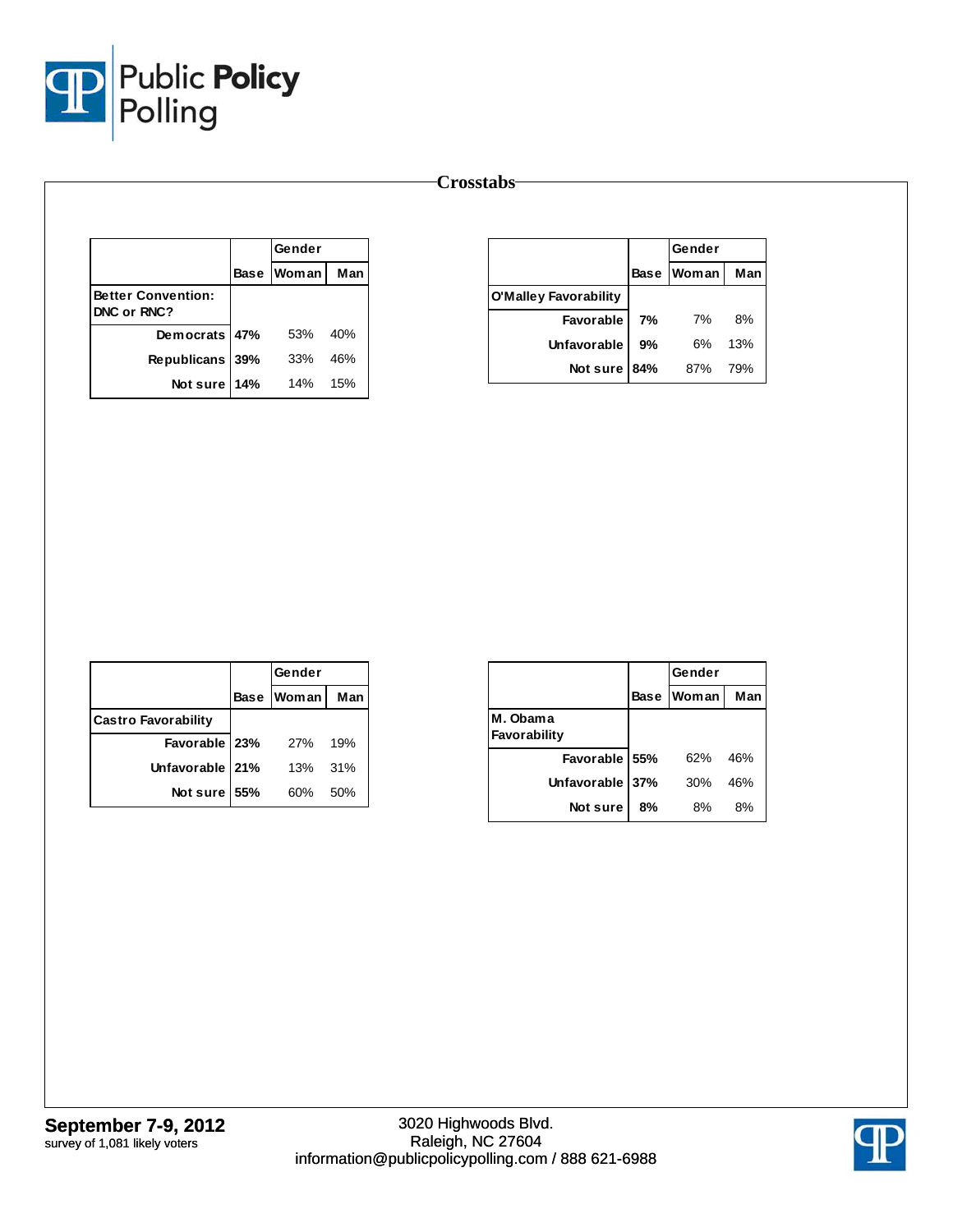

|                           |     |                   | Gender |  |
|---------------------------|-----|-------------------|--------|--|
|                           |     | <b>Base Woman</b> | Man    |  |
| A. Romney<br>Favorability |     |                   |        |  |
| Favorable 53%             |     | 50%               | 57%    |  |
| Unfavorable   29%         |     | 31% 27%           |        |  |
| Not sure                  | 17% | 19%               | 16%    |  |

|                                                |     | Gender     |     |
|------------------------------------------------|-----|------------|-----|
|                                                |     | Base Woman | Man |
| Higher Opinion of M.<br>Obama or A.<br>Romney? |     |            |     |
| Michelle Obama 50%                             |     | 56%        | 42% |
| Ann Romney                                     | 43% | 36%        | 51% |
| Notsure                                        | 8%  | 8%         | 7%  |

|                            | Gender     |     |
|----------------------------|------------|-----|
|                            | Base Woman | Man |
| <b>Warren Favorability</b> |            |     |
| Favorable 23%              | 28%        | 18% |
| Unfavorable 20%            | 17%        | 24% |
| Not sure 57%               | 55%        | 58% |

|                             |             | Gender       |     |
|-----------------------------|-------------|--------------|-----|
|                             | <b>Base</b> | <b>Woman</b> | Man |
| <b>Clinton Favorability</b> |             |              |     |
| Favorable 59%               |             | 65%          | 52% |
| Unfavorable 34%             |             | 28%          | 41% |
| Not sure                    | 7%          | 6%           | 8%  |

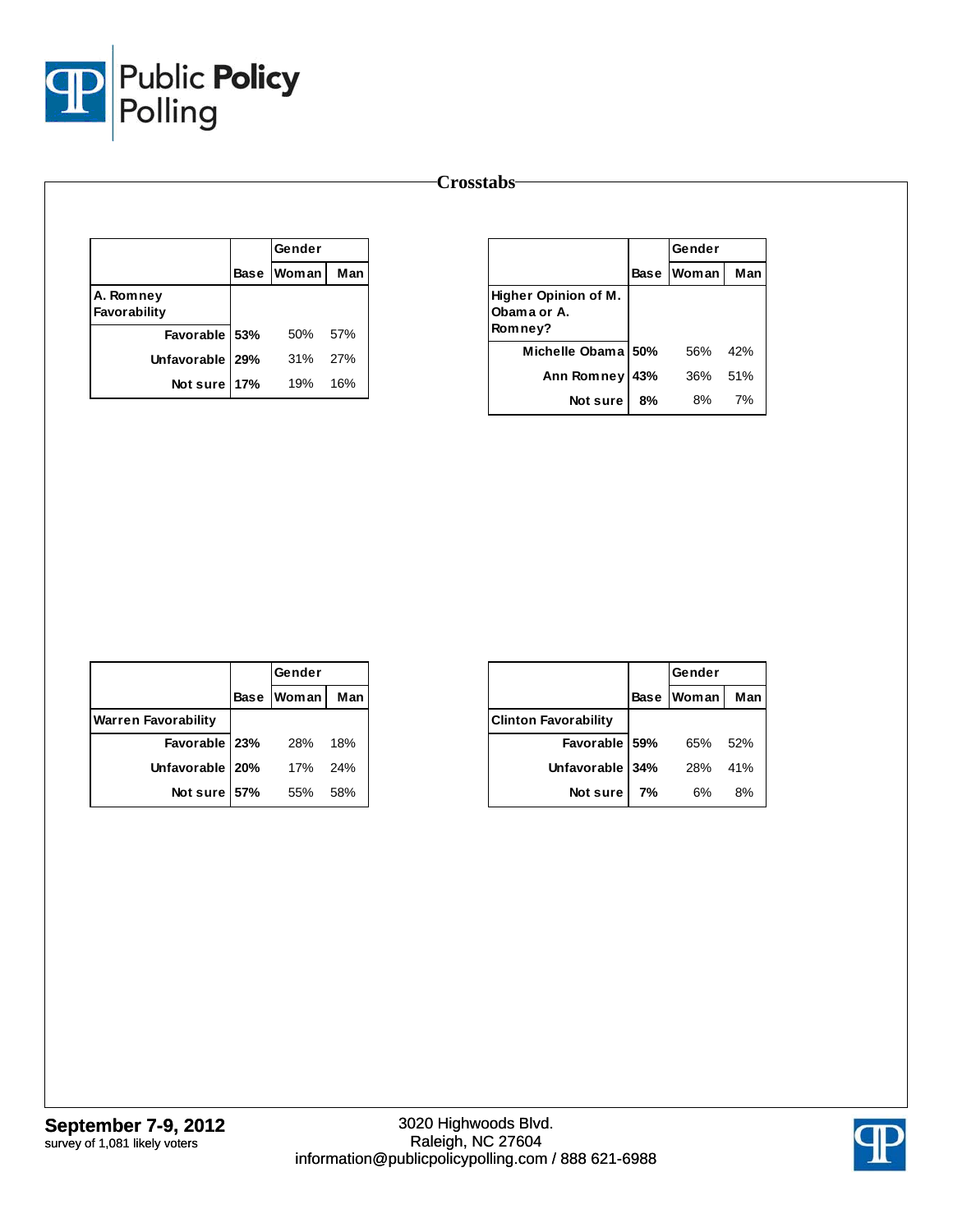

|                           |    | Gender     |     |
|---------------------------|----|------------|-----|
|                           |    | Base Woman | Man |
| <b>Biden Favorability</b> |    |            |     |
| Favorable 47%             |    | 54%        | 39% |
| Unfavorable 44%           |    | 37%        | 53% |
| Not sure                  | 9% | 9%         | 9%  |

|                                      | Gender      |            |     |
|--------------------------------------|-------------|------------|-----|
|                                      | <b>Base</b> | Woman      | Man |
| <b>Who Gives Better</b><br>Speeches? |             |            |     |
| Barack Obama 60%                     |             | 63%        | 55% |
| <b>Mitt Romney</b>                   | 32%         | <b>29%</b> | 37% |
| Not sure                             | 8%          | 8%         | 8%  |

|                      |                | Gender     |     |
|----------------------|----------------|------------|-----|
|                      |                | Base Woman | Man |
| <b>DNC</b>           |                |            |     |
| Good/Bad/Neutral for |                |            |     |
| NC?                  |                |            |     |
| Good 57%             |                | 64%        | 49% |
|                      | <b>Bad 15%</b> | 8%         | 24% |
| Neutral 26%          |                | 27%        | 24% |
| Not sure             | 2%             | $1\%$      | 3%  |

|                                                 |             | Gender       |     |
|-------------------------------------------------|-------------|--------------|-----|
|                                                 | <b>Base</b> | <b>Woman</b> | Man |
| <b>More Responsible</b><br>for Bin Laden Death? |             |              |     |
| Barack Obama 63%                                |             | 67%          | 59% |
| <b>Mitt Romney</b>                              | 6%          | 4%           | 8%  |
| Not sure                                        | 31%         | 29%          | 33% |

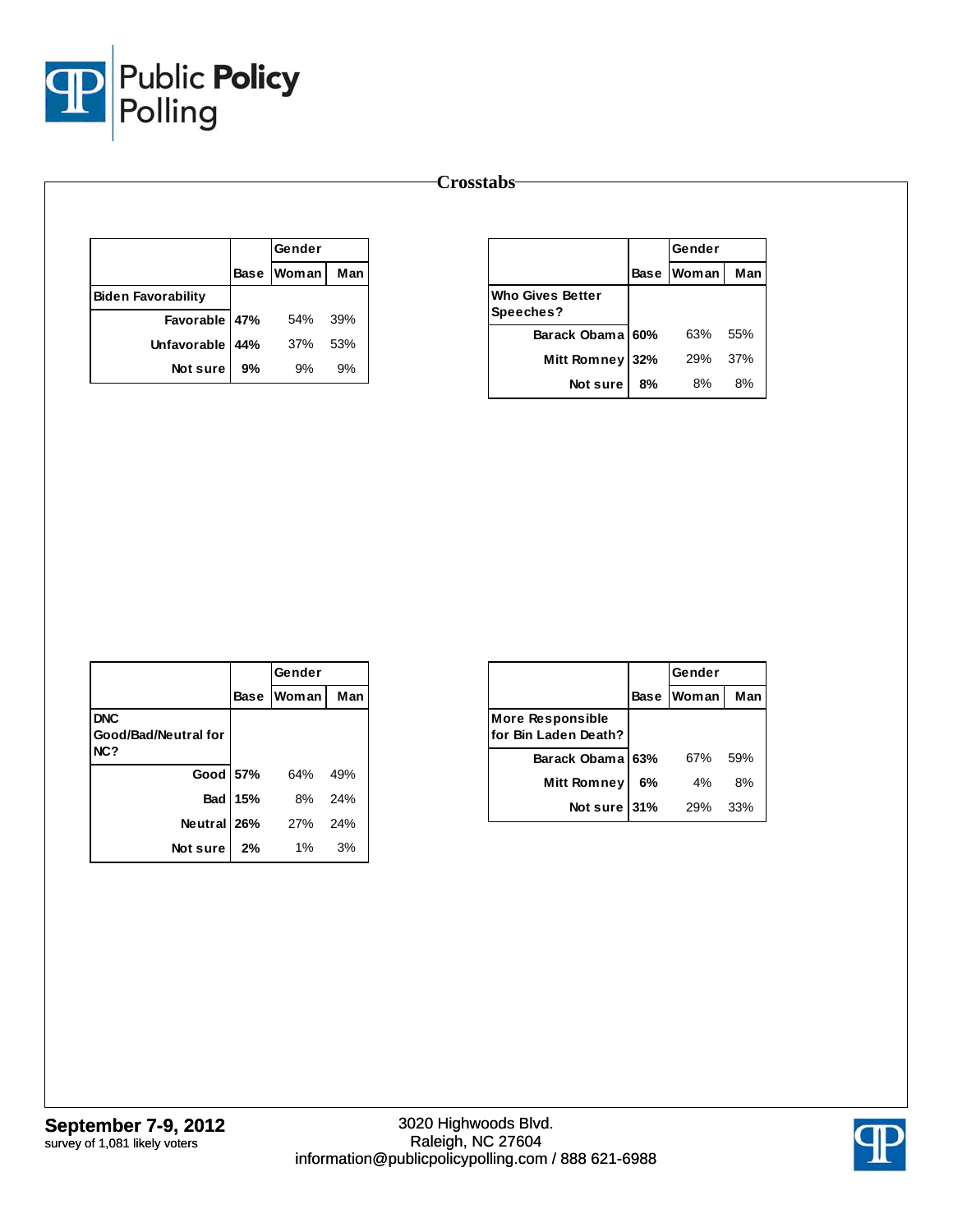

|                |      | Party |     |                                       |
|----------------|------|-------|-----|---------------------------------------|
|                | Base |       |     | Democrat Republican Independent/Other |
| Obama Approval |      |       |     |                                       |
| Approve 50%    |      | 82%   | 7%  | 49%                                   |
| Disapprove 49% |      | 17%   | 92% | 49%                                   |
| Not sure       | 1%   | 1%    | 0%  | 2%                                    |

|                           |      | Party |     |                                       |  |  |  |  |
|---------------------------|------|-------|-----|---------------------------------------|--|--|--|--|
|                           | Base |       |     | Democrat Republican Independent/Other |  |  |  |  |
| M. Romney<br>Favorability |      |       |     |                                       |  |  |  |  |
| Favorable 48%             |      | 18%   | 88% | 48%                                   |  |  |  |  |
| Unfavorable               | 49%  | 77%   | 10% | 46%                                   |  |  |  |  |
| Not sure                  | 4%   | 4%    | 2%  | 6%                                    |  |  |  |  |

|                  |      | Party |     |                                       |
|------------------|------|-------|-----|---------------------------------------|
|                  | Base |       |     | Democrat Republican Independent/Other |
| Obama/Romney     |      |       |     |                                       |
| Barack Obama 49% |      | 81%   | 5%  | 48%                                   |
| Mitt Romney      | 48%  | 17%   | 93% | 48%                                   |
| Undecided        | 3%   | 2%    | 2%  | 5%                                    |

|                                                      |             | Party |     |                                       |  |  |
|------------------------------------------------------|-------------|-------|-----|---------------------------------------|--|--|
|                                                      | <b>Base</b> |       |     | Democrat Republican Independent/Other |  |  |
| Did DNC Make You<br>More/Less Likely to<br>Vote Dem? |             |       |     |                                       |  |  |
| More likely                                          | 137%        | 58%   | 7%  | 35%                                   |  |  |
| Less likely                                          | 35%         | 16%   | 61% | 38%                                   |  |  |
| Didn't make a 28%<br>difference                      |             | 26%   | 32% | 27%                                   |  |  |

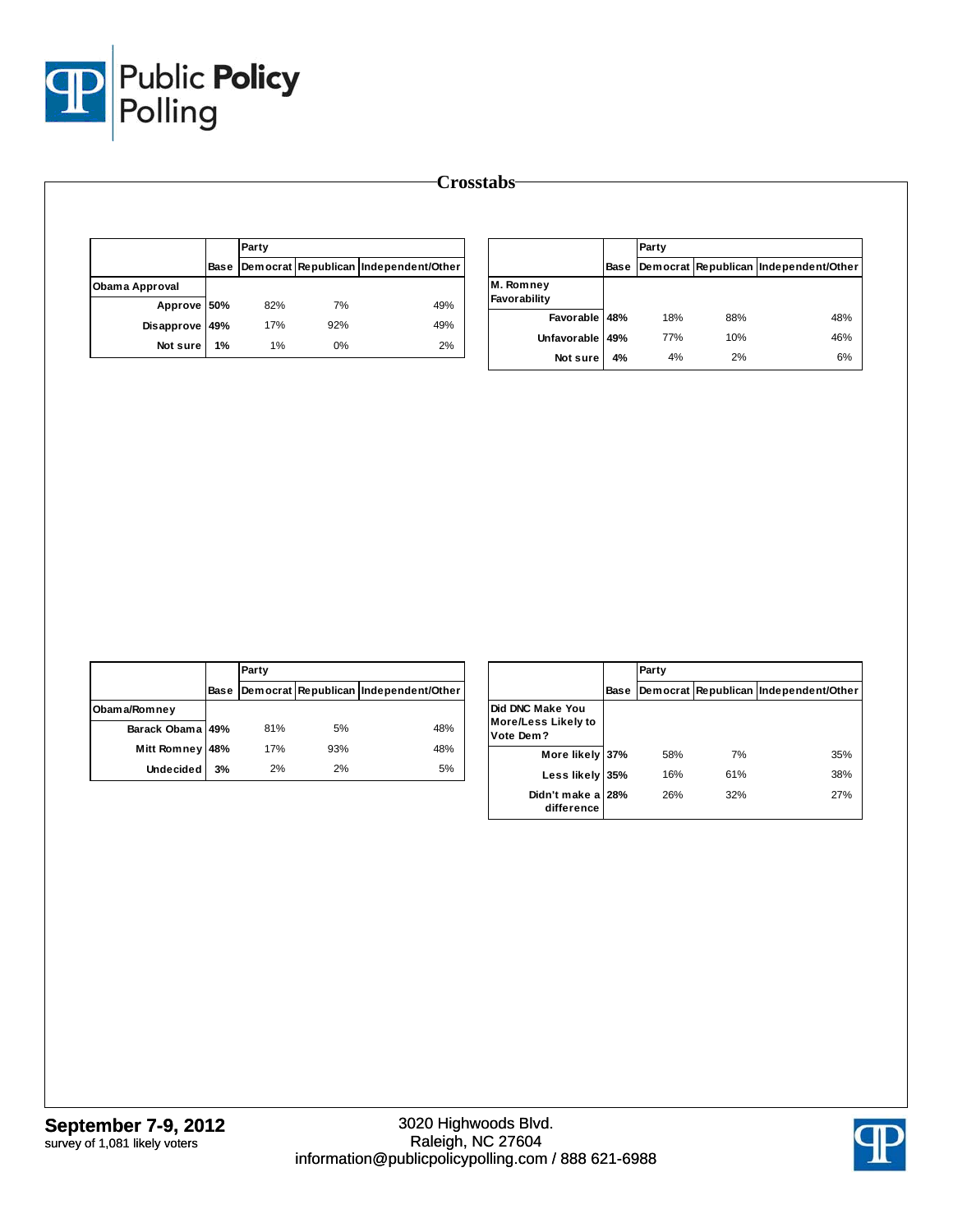

|                           |             | Party |     |                                       |                       |    | Party |     |                                            |
|---------------------------|-------------|-------|-----|---------------------------------------|-----------------------|----|-------|-----|--------------------------------------------|
|                           | <b>Base</b> |       |     | Democrat Republican Independent/Other |                       |    |       |     | Base Democrat Republican Independent/Other |
| <b>Better Convention:</b> |             |       |     |                                       | O'Malley Favorability |    |       |     |                                            |
| DNC or RNC?               |             |       |     |                                       | Favorable             | 7% | 12%   | 3%  | 4%                                         |
| Democrats 47%             |             | 78%   | 8%  | 40%                                   | Unfavorable           | 9% | 7%    | 10% | 11%                                        |
| Republicans 39%           |             | 12%   | 77% | 37%                                   | Not sure 84%          |    | 81%   | 88% | 84%                                        |
| Not sure 14%              |             | 10%   | 15% | 23%                                   |                       |    |       |     |                                            |

|                            |      | Party |     |                                       |
|----------------------------|------|-------|-----|---------------------------------------|
|                            | Base |       |     | Democrat Republican Independent/Other |
| <b>Castro Favorability</b> |      |       |     |                                       |
| Favorable 23%              |      | 34%   | 7%  | 25%                                   |
| Unfavorable 21%            |      | 14%   | 34% | 19%                                   |
| Not sure 55%               |      | 53%   | 59% | 56%                                   |

|                          |             | Party |     |                                       |  |  |  |
|--------------------------|-------------|-------|-----|---------------------------------------|--|--|--|
|                          | <b>Base</b> |       |     | Democrat Republican Independent/Other |  |  |  |
| M. Obama<br>Favorability |             |       |     |                                       |  |  |  |
| Favorable 55%            |             | 84%   | 13% | 52%                                   |  |  |  |
| Unfavorable 37%          |             | 12%   | 75% | 36%                                   |  |  |  |
| Not sure                 | 8%          | 4%    | 12% | 11%                                   |  |  |  |

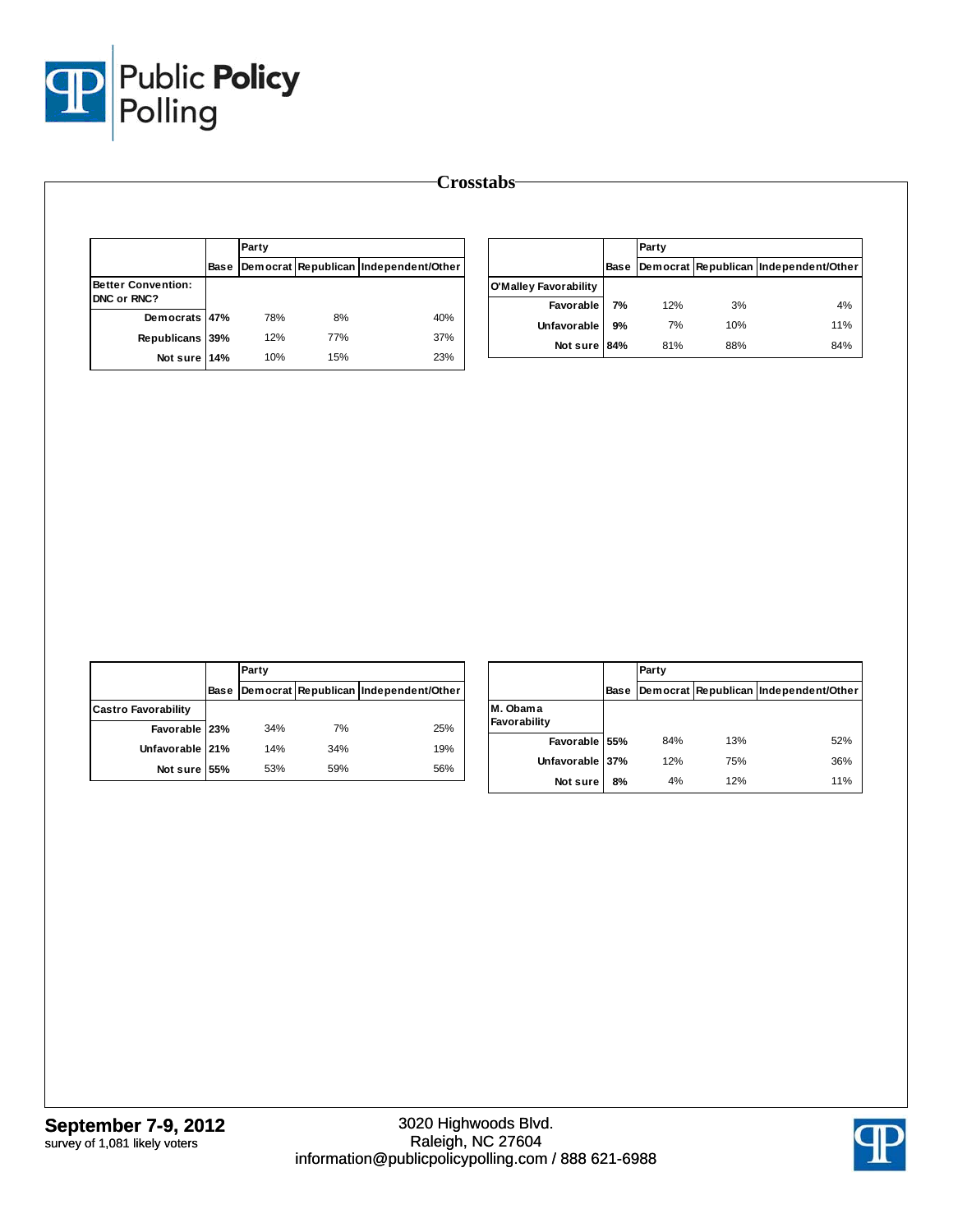

|                           | <b>Base</b> | Party |     |                                       |  |  |
|---------------------------|-------------|-------|-----|---------------------------------------|--|--|
|                           |             |       |     | Democrat Republican Independent/Other |  |  |
| A. Romney<br>Favorability |             |       |     |                                       |  |  |
| Favorable 53%             |             | 29%   | 86% | 59%                                   |  |  |
| Unfavorable 29%           |             | 49%   | 4%  | 24%                                   |  |  |
| Not sure 17%              |             | 22%   | 10% | 17%                                   |  |  |

|                                                |      | Party |     |                                       |
|------------------------------------------------|------|-------|-----|---------------------------------------|
|                                                | Base |       |     | Democrat Republican Independent/Other |
| Higher Opinion of M.<br>Obama or A.<br>Romney? |      |       |     |                                       |
| Michelle Obama 50%                             |      | 81%   | 4%  | 47%                                   |
| Ann Romney                                     | 43%  | 13%   | 86% | 43%                                   |
| Not sure                                       | 8%   | 6%    | 10% | 9%                                    |

|                            |             | Party |     |                                       |
|----------------------------|-------------|-------|-----|---------------------------------------|
|                            | <b>Base</b> |       |     | Democrat Republican Independent/Other |
| <b>Warren Favorability</b> |             |       |     |                                       |
| Favorable 23%              |             | 35%   | 5%  | 24%                                   |
| Unfavorable 20%            |             | 9%    | 32% | 26%                                   |
| Not sure 57%               |             | 56%   | 62% | 50%                                   |

|                             |      | Party |     |                                       |  |  |  |
|-----------------------------|------|-------|-----|---------------------------------------|--|--|--|
|                             | Base |       |     | Democrat Republican Independent/Other |  |  |  |
| <b>Clinton Favorability</b> |      |       |     |                                       |  |  |  |
| Favorable 59%               |      | 86%   | 19% | 60%                                   |  |  |  |
| Unfavorable 34%             |      | 11%   | 69% | 32%                                   |  |  |  |
| Not sure                    | 7%   | 3%    | 11% | 8%                                    |  |  |  |

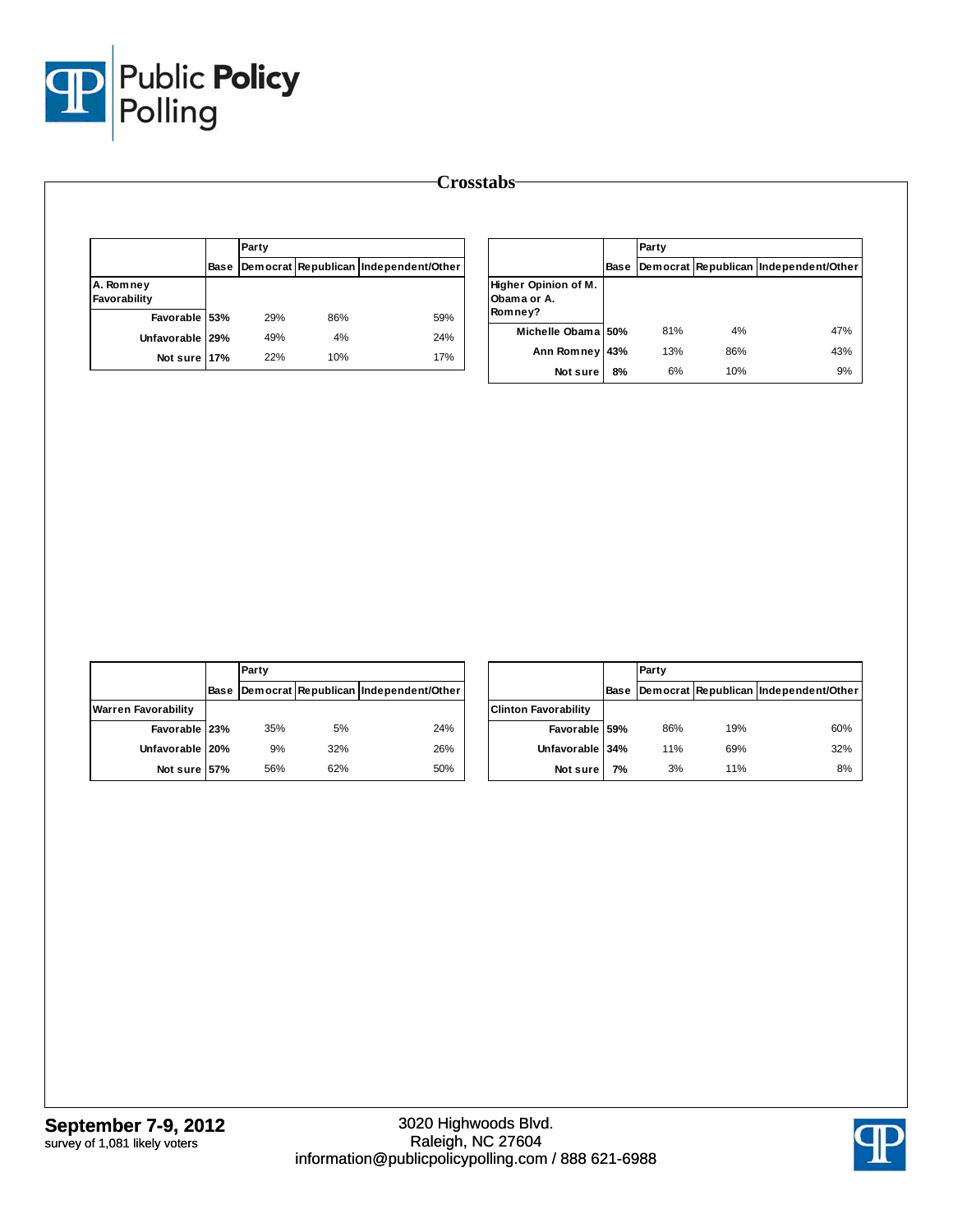

|                           |      | Party<br>Democrat Republican Independent/Other |     |     |  |  |  |  |
|---------------------------|------|------------------------------------------------|-----|-----|--|--|--|--|
|                           | Base |                                                |     |     |  |  |  |  |
| <b>Biden Favorability</b> |      |                                                |     |     |  |  |  |  |
| Favorable 47%             |      | 76%                                            | 7%  | 40% |  |  |  |  |
| Unfavorable 44%           |      | 16%                                            | 86% | 46% |  |  |  |  |
| Not sure                  | 9%   | 8%                                             | 7%  | 15% |  |  |  |  |

|                                      |      | Party<br>Democrat Republican Independent/Other |     |     |  |  |  |  |
|--------------------------------------|------|------------------------------------------------|-----|-----|--|--|--|--|
|                                      | Base |                                                |     |     |  |  |  |  |
| <b>Who Gives Better</b><br>Speeches? |      |                                                |     |     |  |  |  |  |
| Barack Obama 60%                     |      | 85%                                            | 19% | 64% |  |  |  |  |
| <b>Mitt Romney</b>                   | 32%  | 10%                                            | 69% | 27% |  |  |  |  |
| Not sure                             | 8%   | 4%                                             | 12% | 9%  |  |  |  |  |

|                                           |             | Party                                 |     |     |  |  |  |  |
|-------------------------------------------|-------------|---------------------------------------|-----|-----|--|--|--|--|
|                                           | <b>Base</b> | Democrat Republican Independent/Other |     |     |  |  |  |  |
| <b>DNC</b><br>Good/Bad/Neutral for<br>NC? |             |                                       |     |     |  |  |  |  |
| Good 57%                                  |             | 82%                                   | 23% | 53% |  |  |  |  |
| <b>Bad</b>                                | 15%         | 4%                                    | 34% | 11% |  |  |  |  |
| Neutral 26%                               |             | 11%                                   | 41% | 35% |  |  |  |  |
| Not sure                                  | 2%          | 2%                                    | 2%  | 0%  |  |  |  |  |

|                                                 |      | Party                                 |     |     |  |  |  |  |
|-------------------------------------------------|------|---------------------------------------|-----|-----|--|--|--|--|
|                                                 | Base | Democrat Republican Independent/Other |     |     |  |  |  |  |
| <b>More Responsible</b><br>for Bin Laden Death? |      |                                       |     |     |  |  |  |  |
| Barack Obama 63%                                |      | 87%                                   | 29% | 61% |  |  |  |  |
| <b>Mitt Romney</b>                              | 6%   | 1%                                    | 15% | 3%  |  |  |  |  |
| Not sure 31%                                    |      | 11%                                   | 56% | 36% |  |  |  |  |

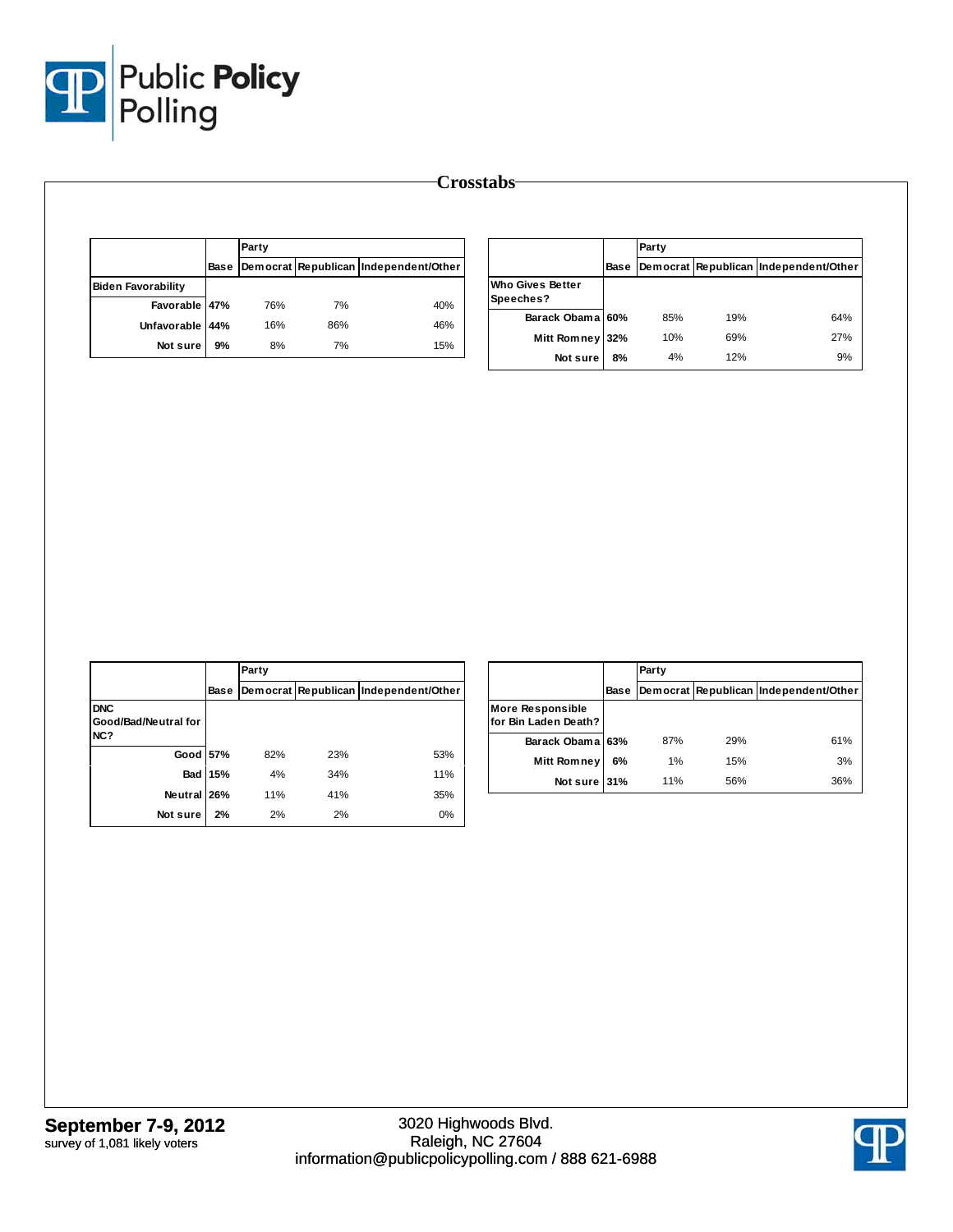

|                       |             | Race |                                  |     |              |
|-----------------------|-------------|------|----------------------------------|-----|--------------|
|                       | <b>Base</b> |      | African-<br>White American Other |     |              |
| <b>Obama Approval</b> |             |      |                                  |     | M. Romney    |
| Approve 50%           |             | 38%  | 90%                              | 49% | Favorability |
| Disapprove            | 49%         | 61%  | 9%                               | 50% |              |
|                       |             |      |                                  |     | Unfavoral    |
| Not sure              | 1%          | 1%   | $1\%$                            | 2%  |              |

|                           |             | Race |                                  |     |
|---------------------------|-------------|------|----------------------------------|-----|
|                           | <b>Base</b> |      | African-<br>White American Other |     |
| M. Romney<br>Favorability |             |      |                                  |     |
| Favorable 48%             |             | 59%  | 9%                               | 50% |
| <b>Unfavorable</b>        | 49%         | 38%  | 85%                              | 46% |
| Not sure                  | 4%          | 3%   | 6%                               | 4%  |

|                      |             | Race |                                  |     |
|----------------------|-------------|------|----------------------------------|-----|
|                      | <b>Base</b> |      | African-<br>White American Other |     |
| Obama/Romney         |             |      |                                  |     |
| Barack Obama 49% 37% |             |      | 89%                              | 44% |
| Mitt Romney          | 48%         | 60%  | 8%                               | 52% |
| Undecided $3%$       |             | 2%   | 3%                               | 4%  |

|                                                             |      | Race |                                         |     |
|-------------------------------------------------------------|------|------|-----------------------------------------|-----|
|                                                             | Base |      | African-<br><b>White American Other</b> |     |
| <b>Did DNC Make You</b><br>More/Less Likely to<br>Vote Dem? |      |      |                                         |     |
| More likely 37%                                             |      | 28%  | 70%                                     | 24% |
| Less likely 35%                                             |      | 43%  | 9%                                      | 39% |
| Didn't make a 28%<br>difference                             |      | 30%  | 21%                                     | 37% |

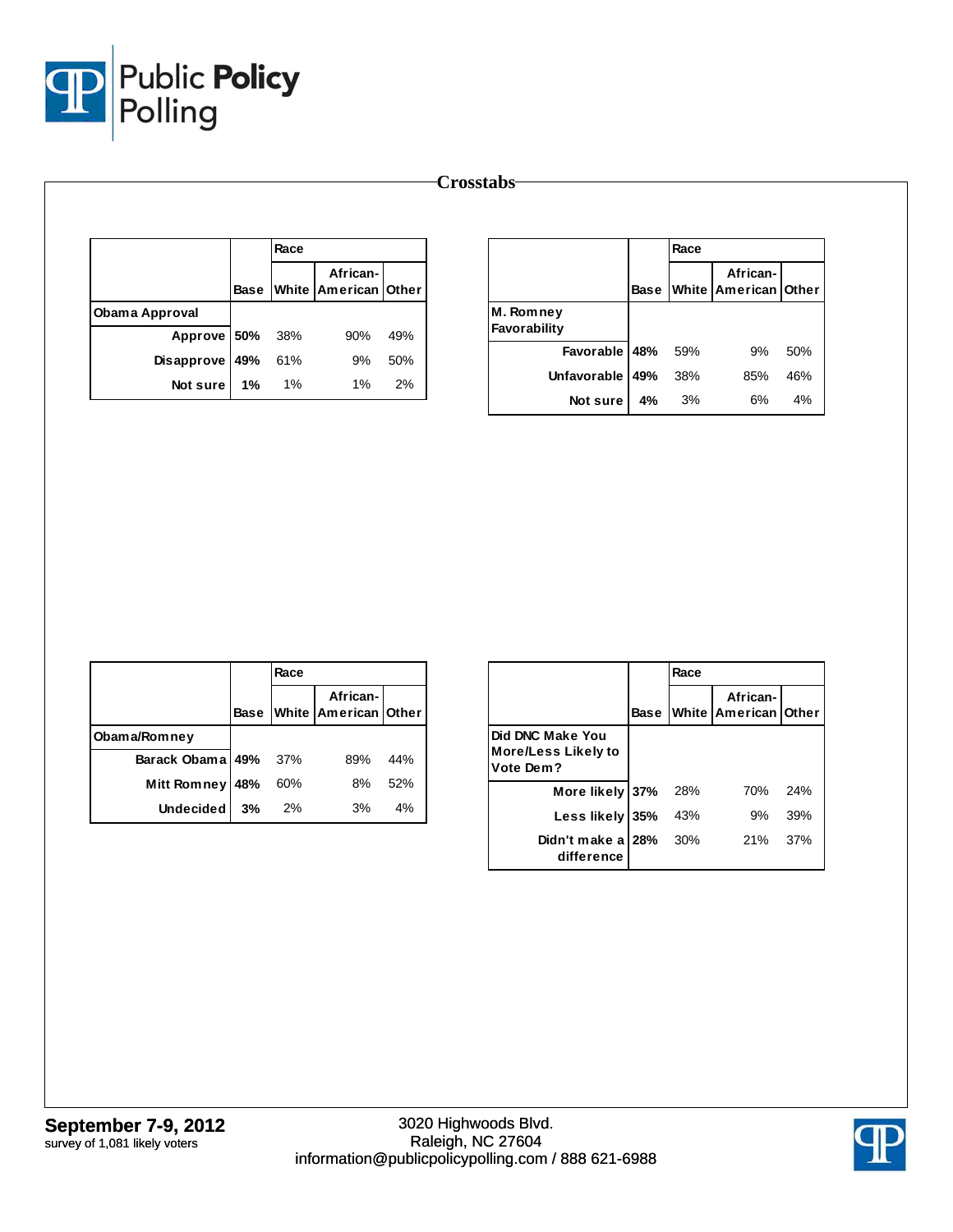

| <b>Crosstabs</b>          |             |      |                                  |     |                              |    |      |                                       |     |
|---------------------------|-------------|------|----------------------------------|-----|------------------------------|----|------|---------------------------------------|-----|
|                           |             | Race |                                  |     |                              |    | Race |                                       |     |
|                           | <b>Base</b> |      | African-<br>White American Other |     |                              |    |      | African-<br>Base White American Other |     |
| <b>Better Convention:</b> |             |      |                                  |     | <b>O'Malley Favorability</b> |    |      |                                       |     |
| DNC or RNC?               |             |      |                                  |     | Favorable                    | 7% | 5%   | 14%                                   | 16% |
| Democrats 47%             |             | 36%  | 87%                              | 37% | Unfavorable                  | 9% | 9%   | 8%                                    | 8%  |
| Republicans 39%           |             | 48%  | 7%                               | 43% | Not sure 84%                 |    | 86%  | 78%                                   | 76% |
| Not sure 14%              |             | 16%  | 7%                               | 20% |                              |    |      |                                       |     |

|                            |             | Race |                                         |     |
|----------------------------|-------------|------|-----------------------------------------|-----|
|                            | <b>Base</b> |      | African-<br><b>White American Other</b> |     |
| <b>Castro Favorability</b> |             |      |                                         |     |
| Favorable 23% 20%          |             |      | 33%                                     | 29% |
| Unfavorable   21%          |             | 25%  | 10%                                     | 21% |
| Not sure 55%               |             | 55%  | 57%                                     | 50% |

|                          |             | Race |                                  |     |
|--------------------------|-------------|------|----------------------------------|-----|
|                          | <b>Base</b> |      | African-<br>White American Other |     |
| M. Obama<br>Favorability |             |      |                                  |     |
| Favorable 55%            |             | 46%  | 89%                              | 44% |
| Unfavorable 37%          |             | 46%  | 8%                               | 40% |
| Not sure                 | 8%          | 9%   | 3%                               | 16% |

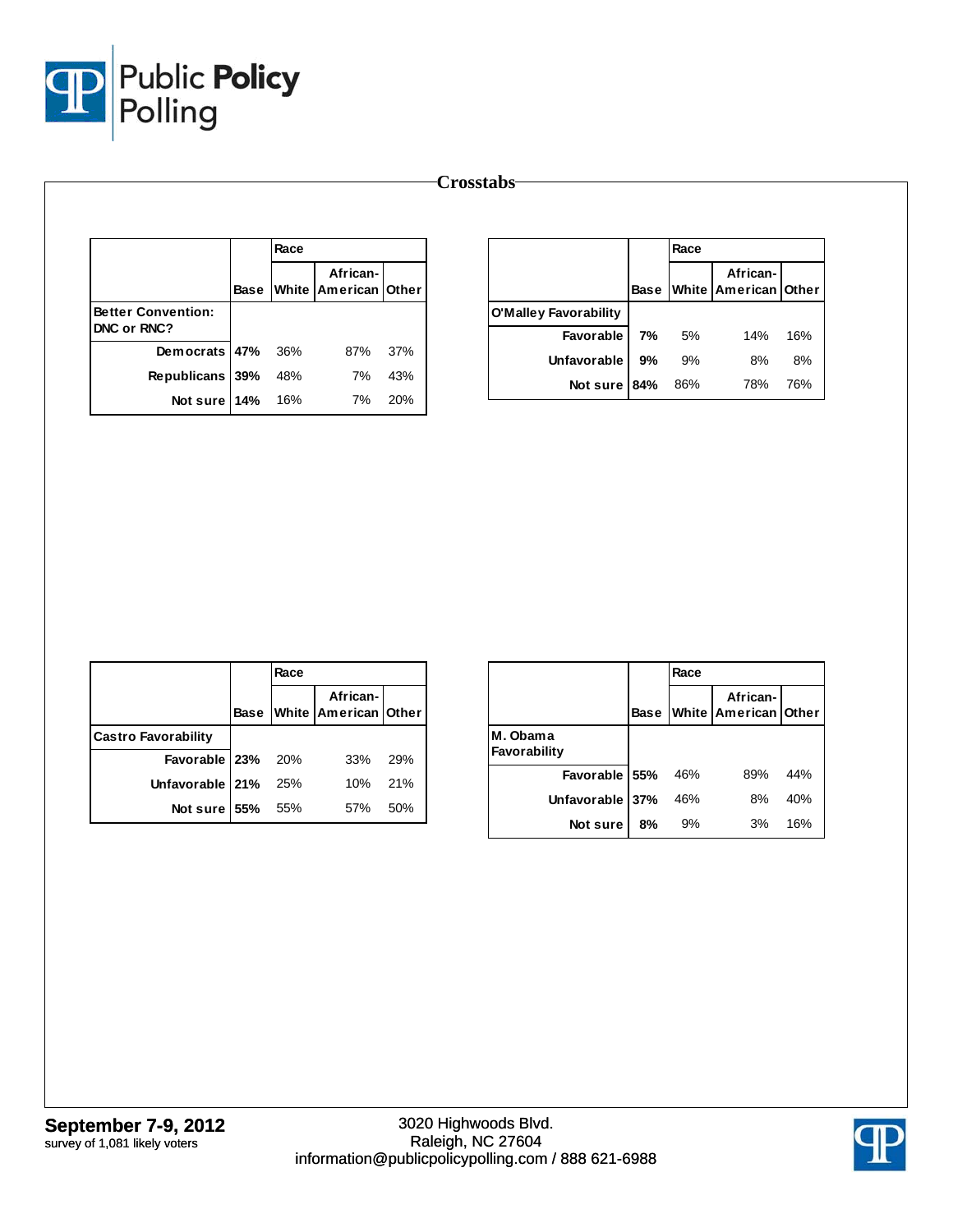

| <b>Crosstabs</b>          |      |      |                                  |     |                                     |     |      |                                              |     |
|---------------------------|------|------|----------------------------------|-----|-------------------------------------|-----|------|----------------------------------------------|-----|
|                           |      | Race |                                  |     |                                     |     | Race |                                              |     |
|                           | Base |      | African-<br>White American Other |     |                                     |     |      | African-<br><b>Base White American Other</b> |     |
| A. Romney<br>Favorability |      |      |                                  |     | Higher Opinion of M.<br>Obama or A. |     |      |                                              |     |
| Favorable                 | 53%  | 63%  | 20%                              | 49% | Romney?                             |     |      |                                              |     |
| Unfavorable   29%         |      | 22%  | 55%                              | 26% | Michelle Obama 50%                  |     | 38%  | 89%                                          | 50% |
| Not sure 17%              |      | 14%  | 24%                              | 25% | Ann Romney                          | 43% | 53%  | 7%                                           | 38% |
|                           |      |      |                                  |     | Not sure                            | 8%  | 9%   | 4%                                           | 12% |

|                            |             | Race |                                  |     |
|----------------------------|-------------|------|----------------------------------|-----|
|                            | <b>Base</b> |      | African-<br>White American Other |     |
| <b>Warren Favorability</b> |             |      |                                  |     |
| Favorable 23% 22%          |             |      | 29%                              | 23% |
| Unfavorable   20%          |             | 23%  | 11%                              | 17% |
| Not sure 57% 55%           |             |      | 60%                              | 61% |

|                             |             | Race |                                  |     |  |  |  |
|-----------------------------|-------------|------|----------------------------------|-----|--|--|--|
|                             | <b>Base</b> |      | African-<br>White American Other |     |  |  |  |
| <b>Clinton Favorability</b> |             |      |                                  |     |  |  |  |
| Favorable 59%               |             | 50%  | 91%                              | 57% |  |  |  |
| Unfavorable 34%             |             | 42%  | 6%                               | 35% |  |  |  |
| Not sure                    | 7%          | 8%   | 3%                               | 8%  |  |  |  |

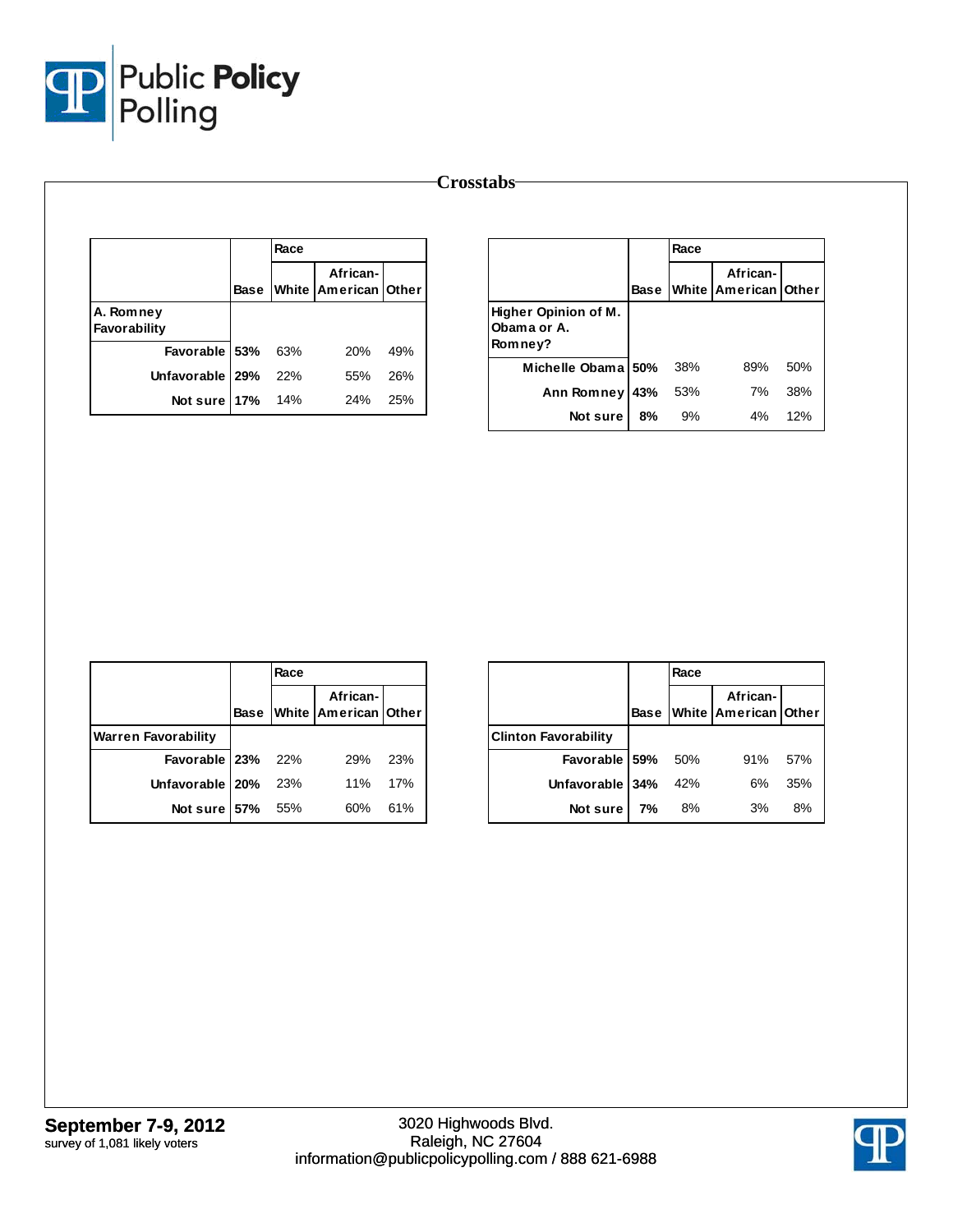

|                           |             | Race |                                      |     |                         |
|---------------------------|-------------|------|--------------------------------------|-----|-------------------------|
|                           | <b>Base</b> |      | African-<br>White   American   Other |     |                         |
| <b>Biden Favorability</b> |             |      |                                      |     | <b>Who Gives Better</b> |
| Favorable 47%             |             | 36%  | 85%                                  | 41% | Speeches?               |
| Unfavorable               | 44%         | 55%  | 8%                                   | 51% | <b>Barack Obama</b>     |
|                           |             |      |                                      |     | <b>Mitt Romney</b>      |
| Not sure                  | 9%          | 10%  | 7%                                   | 8%  | Not sure                |

|                                      |             | Race |                                         |     |  |  |  |
|--------------------------------------|-------------|------|-----------------------------------------|-----|--|--|--|
|                                      | <b>Base</b> |      | African-<br><b>White American Other</b> |     |  |  |  |
| <b>Who Gives Better</b><br>Speeches? |             |      |                                         |     |  |  |  |
| Barack Obama 60% 51%                 |             |      | 92%                                     | 48% |  |  |  |
| Mitt Romney                          | 32%         | 41%  | 3%                                      | 40% |  |  |  |
| Not sure                             | 8%          | 9%   | 5%                                      | 12% |  |  |  |

|                                           |              | Race |                                  |     |
|-------------------------------------------|--------------|------|----------------------------------|-----|
|                                           | <b>Base</b>  |      | African-<br>White American Other |     |
| <b>DNC</b><br>Good/Bad/Neutral for<br>NC? |              |      |                                  |     |
|                                           | Good 57% 49% |      | 88%                              | 45% |
| <b>Bad</b>                                | 15%          | 19%  | 2%                               | 16% |
| Neutral 26%                               |              | 31%  | 7%                               | 38% |
| Not sure 2%                               |              | - 2% | 3%                               | 1%  |

|                                                  |             | Race |                                  |     |  |  |
|--------------------------------------------------|-------------|------|----------------------------------|-----|--|--|
|                                                  | <b>Base</b> |      | African-<br>White American Other |     |  |  |
| <b>More Responsible</b><br>lfor Bin Laden Death? |             |      |                                  |     |  |  |
| Barack Obama 63%                                 |             | 55%  | 94%                              | 51% |  |  |
| Mitt Romney                                      | 6%          | 7%   | 2%                               | 12% |  |  |
| Not sure $31%$                                   |             | 39%  | 3%                               | 38% |  |  |

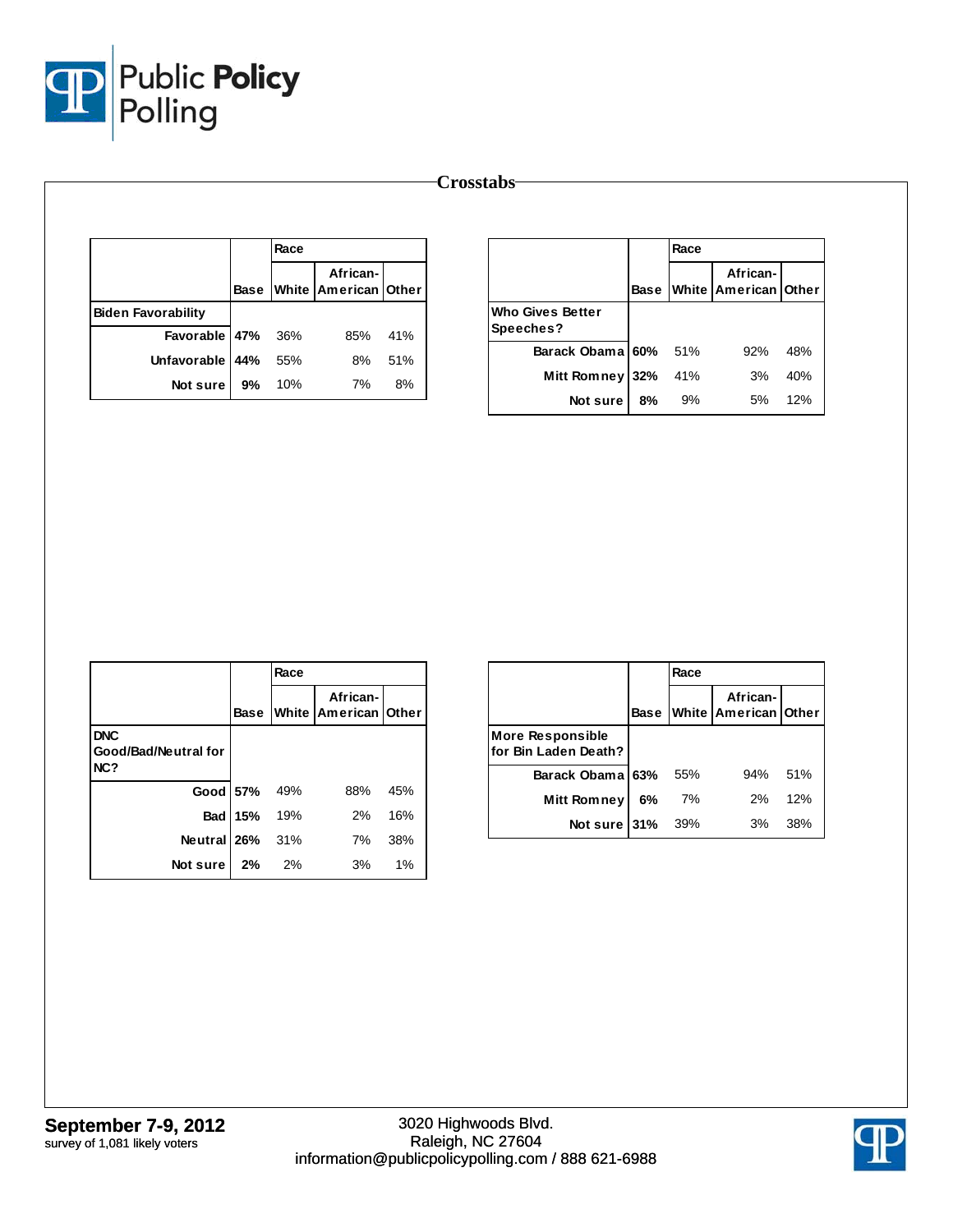

|                       |             | Age                    |             |       |                     |              |             | Age                    |             |       |                     |
|-----------------------|-------------|------------------------|-------------|-------|---------------------|--------------|-------------|------------------------|-------------|-------|---------------------|
|                       | <b>Base</b> | 18 <sub>to</sub><br>29 | 30 to<br>45 | 46 to | Older<br>65 than 65 |              | <b>Base</b> | 18 <sub>to</sub><br>29 | 30 to<br>45 | 46 to | Older<br>65 than 65 |
| <b>Obama Approval</b> |             |                        |             |       |                     | M. Romney    |             |                        |             |       |                     |
| Approve 50%           |             | 58%                    | 50%         | 53%   | 41%                 | Favorability |             |                        |             |       |                     |
| <b>Disapprove</b>     | 49%         | 42%                    | 50%         | 46%   | 56%                 | Favorable    | 48%         | 49%                    | 46%         | 44%   | 56%                 |
| Not sure              | $1\%$       | $\blacksquare$         | 1%          | $1\%$ | 3%                  | Unfavorable  | 49%         | 49%                    | 50%         | 53%   | 40%                 |
|                       |             |                        |             |       |                     | Not sure     | 4%          | 2%                     | 5%          | 4%    | 4%                  |

|                          |             | Age     |                     |       |                     |  |  |  |
|--------------------------|-------------|---------|---------------------|-------|---------------------|--|--|--|
|                          | <b>Base</b> | 29      | 18 to $30$ to<br>45 | 46 to | Older<br>65 than 65 |  |  |  |
| Obama/Romney             |             |         |                     |       |                     |  |  |  |
| Barack Obama 49% 53% 48% |             |         |                     | 53%   | 41%                 |  |  |  |
| <b>Mitt Romney</b>       | 48%         | 45% 50% |                     | 44%   | 56%                 |  |  |  |
| Undecided l              | 3%          | 2% 2%   |                     | 3%    | 3%                  |  |  |  |

|                                                             |             | Age           |               |               |                  |
|-------------------------------------------------------------|-------------|---------------|---------------|---------------|------------------|
|                                                             | <b>Base</b> | $18$ to<br>29 | $30$ to<br>45 | 46 to<br>65 I | Older<br>than 65 |
| Did DNC Make You<br><b>More/Less Likely to</b><br>Vote Dem? |             |               |               |               |                  |
| More likely 37%                                             |             | 43% 38%       |               | -37%          | 31%              |
| Less likely 35%                                             |             | 43%           | 34%           | 31%           | 39%              |
| Didn't make a 28%<br>difference                             |             | 13%           | 28%           | 31%           | 31%              |

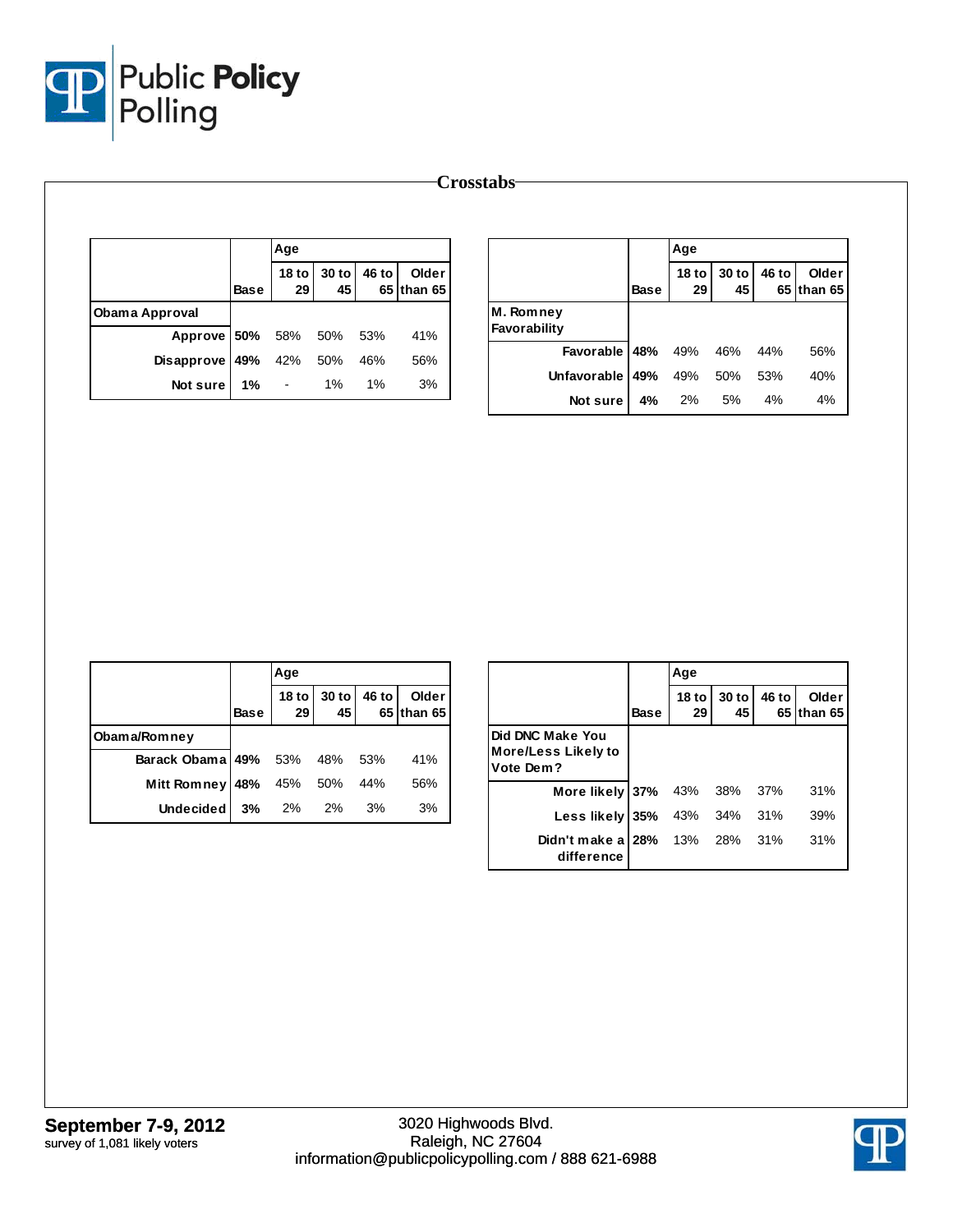

|                                                 |             | Age                    |             |       |                     |                                           |             | Age                    |               |       |                     |
|-------------------------------------------------|-------------|------------------------|-------------|-------|---------------------|-------------------------------------------|-------------|------------------------|---------------|-------|---------------------|
|                                                 | <b>Base</b> | 18 <sub>to</sub><br>29 | 30 to<br>45 | 46 to | Older<br>65 than 65 |                                           | <b>Base</b> | 18 <sub>to</sub><br>29 | $30$ to<br>45 | 46 to | Older<br>65 than 65 |
| <b>Better Convention:</b><br><b>DNC or RNC?</b> |             |                        |             |       |                     | <b>O'Malley Favorability</b><br>Favorable | 7%          | 21%                    | 5%            | 7%    | 4%                  |
| Democrats 47%                                   |             | 50%                    | 50%         | 49%   | 39%                 | Unfavorable                               | 9%          | 11%                    | 8%            | 9%    | 9%                  |
| Republicans 39%                                 |             | 38%                    | 34%         | 38%   | 46%                 | Not sure 84%                              |             | 68%                    | 87%           | 84%   | 87%                 |
| Not sure $14\%$                                 |             | 13%                    | 17%         | 13%   | 15%                 |                                           |             |                        |               |       |                     |

|                             |      | Age |                            |                     |
|-----------------------------|------|-----|----------------------------|---------------------|
|                             | Base |     | 18 to 30 to 46 to 29 45 65 | Older<br>65 than 65 |
| <b>Castro Favorability</b>  |      |     |                            |                     |
| Favorable 23% 22% 24% 23%   |      |     |                            | 24%                 |
| Unfavorable 21% 20% 25% 21% |      |     |                            | 19%                 |
| Not sure   55% 58% 52% 56%  |      |     |                            | 58%                 |

|                          |             | Age                |               |       |                     |
|--------------------------|-------------|--------------------|---------------|-------|---------------------|
|                          | <b>Base</b> | <b>18 to</b><br>29 | $30$ to<br>45 | 46 to | Older<br>65 than 65 |
| M. Obama<br>Favorability |             |                    |               |       |                     |
| Favorable 55%            |             | 58%                | - 59%         | 55%   | 49%                 |
| Unfavorable 37%          |             | 36%                | 35%           | 36%   | 41%                 |
| Not sure                 | 8%          | 7%                 | 6%            | 8%    | 10%                 |

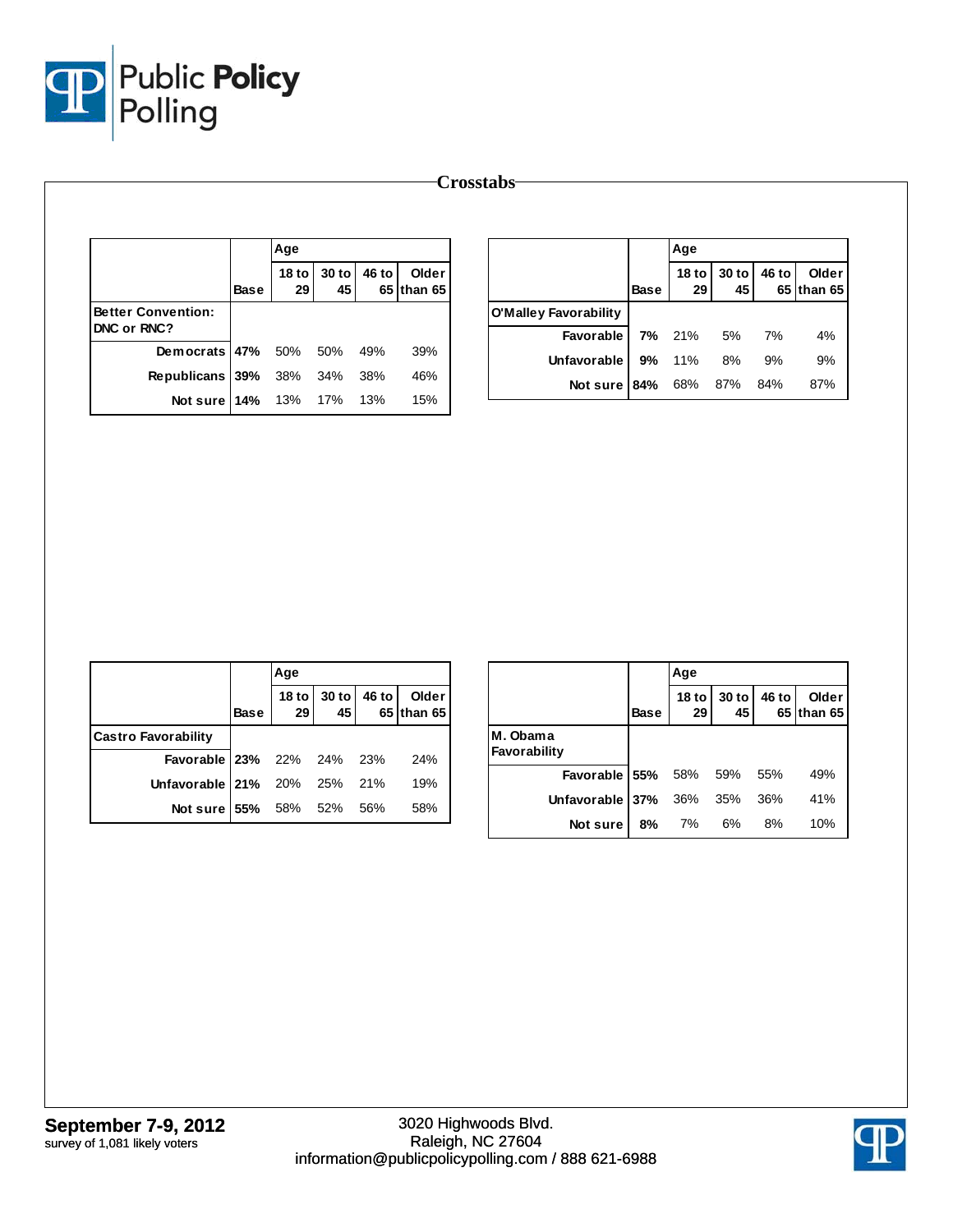

|                           |             | Age                    |               |       |                     |                                     |             | Age                    |               |       |                     |
|---------------------------|-------------|------------------------|---------------|-------|---------------------|-------------------------------------|-------------|------------------------|---------------|-------|---------------------|
|                           | <b>Base</b> | 18 <sub>to</sub><br>29 | $30$ to<br>45 | 46 to | Older<br>65 than 65 |                                     | <b>Base</b> | 18 <sub>to</sub><br>29 | $30$ to<br>45 | 46 to | Older<br>65 than 65 |
| A. Romney<br>Favorability |             |                        |               |       |                     | Higher Opinion of M.<br>Obama or A. |             |                        |               |       |                     |
| Favorable 53%             |             | 51%                    | 49%           | 53%   | 60%                 | Romney?                             |             |                        |               |       |                     |
| Unfavorable   29%         |             | 33%                    | 34%           | 28%   | 25%                 | Michelle Obama 50%                  |             | 59%                    | 54%           | 50%   | 41%                 |
| Not sure 17%              |             | 16%                    | 17%           | 19%   | 15%                 | Ann Romney 43%                      |             | 39%                    | 36%           | 42%   | 52%                 |
|                           |             |                        |               |       |                     | Not sure                            | 8%          | 2%                     | 10%           | 8%    | 7%                  |

|                                  |      | Age |                            |                     |
|----------------------------------|------|-----|----------------------------|---------------------|
|                                  | Base |     | 18 to 30 to 46 to 29 45 65 | Older<br>65 than 65 |
| <b>Warren Favorability</b>       |      |     |                            |                     |
| <b>Favorable 23%</b> 26% 21% 25% |      |     |                            | 22%                 |
| Unfavorable 20% 24% 21% 18% 21%  |      |     |                            |                     |
| Not sure 57% 50% 58% 57%         |      |     |                            | 57%                 |

|                                  |             | Age |                            |                     |
|----------------------------------|-------------|-----|----------------------------|---------------------|
|                                  | <b>Base</b> |     | 18 to 30 to 46 to 29 45 65 | Older<br>65 than 65 |
| <b>Clinton Favorability</b>      |             |     |                            |                     |
| <b>Favorable 59%</b> 61% 62% 63% |             |     |                            | 49%                 |
| Unfavorable 34% 32% 32% 31%      |             |     |                            | 42%                 |
| Not sure   7% 7% 6% 7%           |             |     |                            | 9%                  |

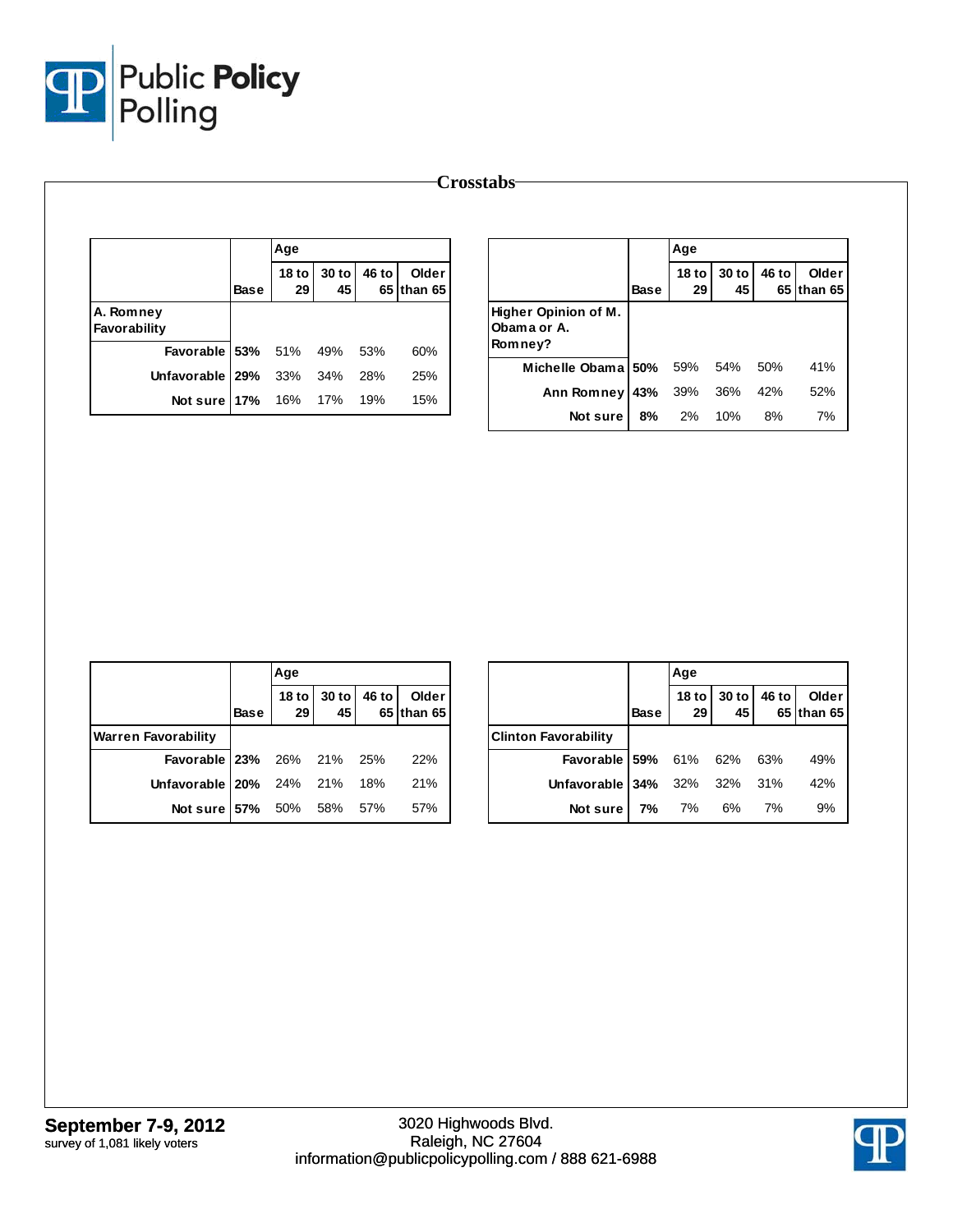

|                           |             | Age                                 |             |       |                     |                         |             | Age                    |             |       |                     |
|---------------------------|-------------|-------------------------------------|-------------|-------|---------------------|-------------------------|-------------|------------------------|-------------|-------|---------------------|
|                           | <b>Base</b> | 18 <sub>to</sub><br>29 <sup>1</sup> | 30 to<br>45 | 46 to | Older<br>65 than 65 |                         | <b>Base</b> | 18 <sub>to</sub><br>29 | 30 to<br>45 | 46 to | Older<br>65 than 65 |
| <b>Biden Favorability</b> |             |                                     |             |       |                     | <b>Who Gives Better</b> |             |                        |             |       |                     |
| Favorable                 | 47%         | 49%                                 | 48%         | 49%   | 41%                 | Speeches?               |             |                        |             |       |                     |
| Unfavorable               | 44%         | 39%                                 | 40%         | 44%   | 51%                 | Barack Obama 60%        |             | 61%                    | 62%         | 63%   | 51%                 |
| Not sure                  | 9%          | 12%                                 | 12%         | 7%    | 8%                  | Mitt Romney 32%         |             | 32%                    | 25%         | 34%   | 39%                 |
|                           |             |                                     |             |       |                     | Not sure                | 8%          | 7%                     | 13%         | 4%    | 10%                 |

|                                           |             | Age              |             |       |                             |
|-------------------------------------------|-------------|------------------|-------------|-------|-----------------------------|
|                                           | <b>Base</b> | $18$ to<br>29    | 30 to<br>45 | 46 to | <b>Older</b><br>65 Ithan 65 |
| <b>DNC</b><br>Good/Bad/Neutral for<br>NC? |             |                  |             |       |                             |
|                                           |             | Good 57% 59% 56% |             | 62%   | 48%                         |
| <b>Bad</b>                                |             | 15% 10% 17%      |             | 14%   | 19%                         |
| <b>Neutral 26%</b> 26% 26%                |             |                  |             | 23%   | 31%                         |
| Not sure I                                | 2%          | 5% 1%            |             | 1%    | 2%                          |

|                                                 |             | Age                    |             |       |                     |
|-------------------------------------------------|-------------|------------------------|-------------|-------|---------------------|
|                                                 | <b>Base</b> | 18 <sub>to</sub><br>29 | 30 to<br>45 | 46 to | Older<br>65 than 65 |
| <b>More Responsible</b><br>for Bin Laden Death? |             |                        |             |       |                     |
| Barack Obama 63%                                |             | 66%                    | 63%         | 66%   | 56%                 |
| Mitt Romney                                     | 6%          | 8%                     | 5%          | 5%    | 8%                  |
| Not sure 31% 26% 32% 29%                        |             |                        |             |       | 36%                 |

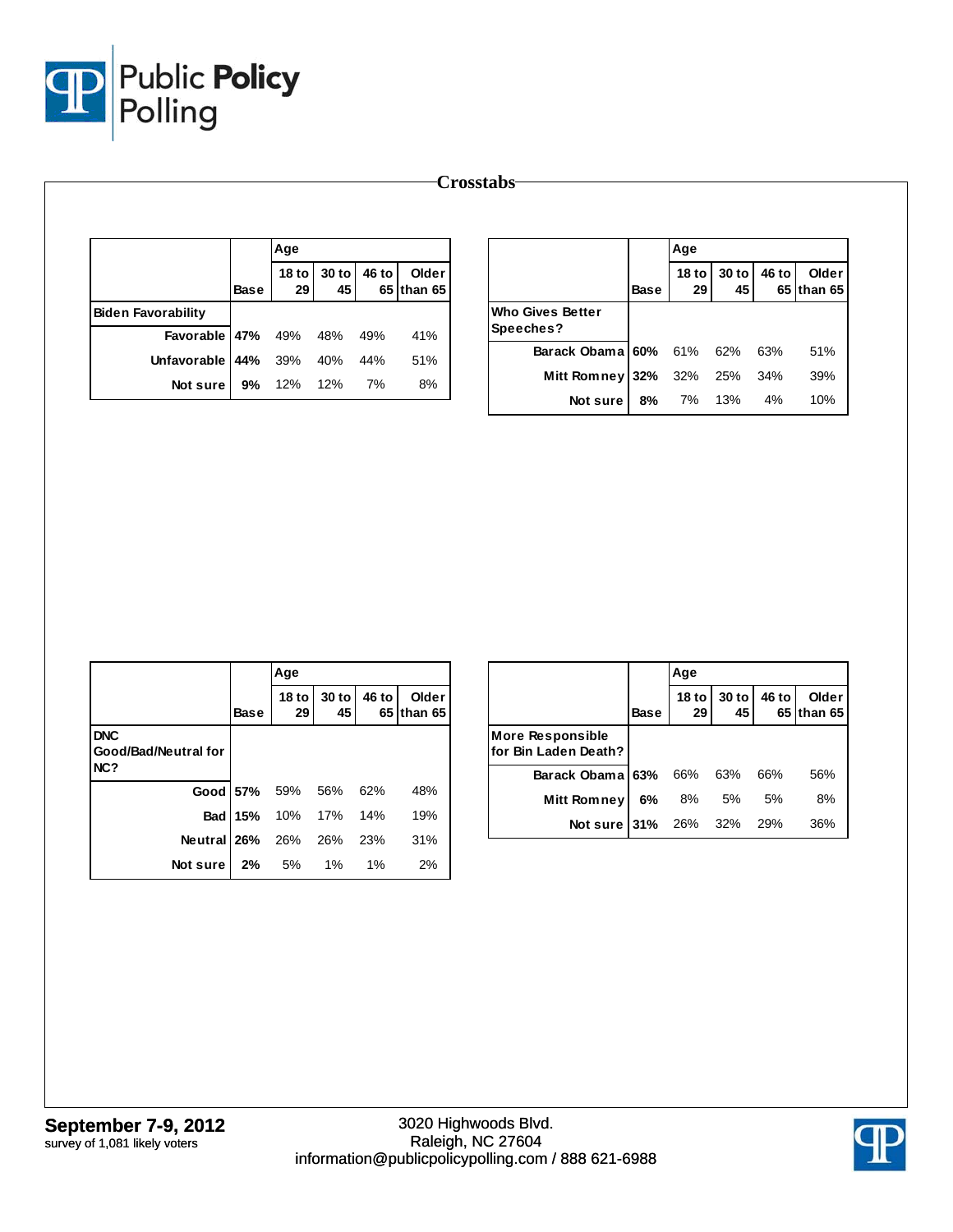

|                                    |             | Area Code |          |       |     |       |     |
|------------------------------------|-------------|-----------|----------|-------|-----|-------|-----|
|                                    | <b>Base</b> | 252       | 336      | 704 l | 828 | 910   | 919 |
| Obama Approval                     |             |           |          |       |     |       |     |
| Approve 50% 50% 47% 50% 39% 50%    |             |           |          |       |     |       | 59% |
| Disapprove 49% 48% 52% 50% 57% 50% |             |           |          |       |     |       | 39% |
| Notsure 1%                         |             |           | 1% 1% 0% |       | 4%  | $0\%$ | 2%  |

|                           |             | <b>Area Code</b> |     |     |     |     |     |
|---------------------------|-------------|------------------|-----|-----|-----|-----|-----|
|                           | <b>Base</b> | 252              | 336 | 704 | 828 | 910 | 919 |
| M. Romney<br>Favorability |             |                  |     |     |     |     |     |
| Favorable 48%             |             | 49%              | 49% | 48% | 51% | 50% | 42% |
| Unfavorable 49%           |             | 49%              | 45% | 48% | 44% | 48% | 55% |
| Not sure                  | 4%          | 2%               | 5%  | 4%  | 5%  | 2%  | 3%  |

|                              |      | <b>Area Code</b> |     |             |     |     |     |
|------------------------------|------|------------------|-----|-------------|-----|-----|-----|
|                              | Base | 252              | 336 | 704         | 828 | 910 | 919 |
| Obama/Romney                 |      |                  |     |             |     |     |     |
| Barack Obama 49% 50% 45% 48% |      |                  |     |             | 41% | 47% | 58% |
| Mitt Romney 48%              |      |                  |     | 48% 53% 49% | 56% | 50% | 39% |
| Undecided l                  | 3%   | 3%               | 2%  | 3%          | 3%  | 2%  | 2%  |

|                                                      |      | Area Code |     |     |     |     |     |
|------------------------------------------------------|------|-----------|-----|-----|-----|-----|-----|
|                                                      | Base | 252       | 336 | 704 | 828 | 910 | 919 |
| Did DNC Make You<br>More/Less Likely to<br>Vote Dem? |      |           |     |     |     |     |     |
| More likely 37%                                      |      | 35%       | 30% | 41% | 35% | 36% | 41% |
| Less likely 35%                                      |      | 34%       | 41% | 33% | 39% | 34% | 31% |
| Didn't make a 28%<br>difference                      |      | 31%       | 28% | 26% | 27% | 30% | 28% |

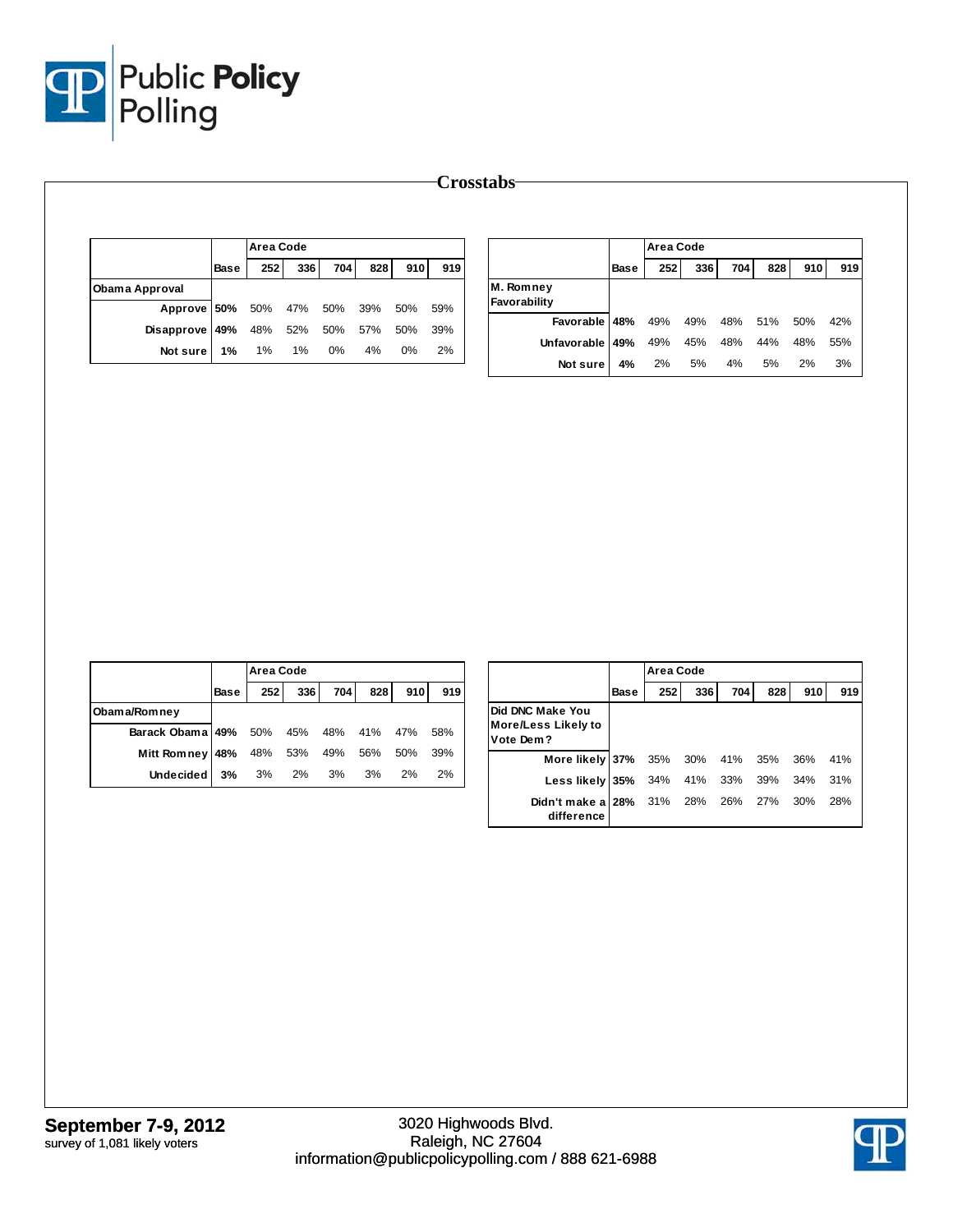

|                           |             | <b>Area Code</b> |     |     |     |     |     |                       |             | <b>Area Code</b> |     |     |     |     |     |
|---------------------------|-------------|------------------|-----|-----|-----|-----|-----|-----------------------|-------------|------------------|-----|-----|-----|-----|-----|
|                           | <b>Base</b> | 252              | 336 | 704 | 828 | 910 | 919 |                       | <b>Base</b> | 252              | 336 | 704 | 828 | 910 | 919 |
| <b>Better Convention:</b> |             |                  |     |     |     |     |     | O'Malley Favorability |             |                  |     |     |     |     |     |
| DNC or RNC?               |             |                  |     |     |     |     |     | Favorable             | 7%          | 7%               | 5%  | 9%  | 5%  | 9%  | 8%  |
| Democrats 47%             |             | 47%              | 44% | 49% | 37% | 48% | 53% | Unfavorable           | 9%          | 7%               | 12% | 6%  | 9%  | 11% | 8%  |
| Republicans 39%           |             | 39%              | 42% | 38% | 44% | 41% | 31% | Not sure 84%          |             | 86%              | 83% | 85% | 86% | 80% | 84% |
| Not sure 14%              |             | 14%              | 14% | 13% | 19% | 11% | 15% |                       |             |                  |     |     |     |     |     |

|                                     |      | <b>Area Code</b> |             |     |     |     |     |  |  |  |  |
|-------------------------------------|------|------------------|-------------|-----|-----|-----|-----|--|--|--|--|
|                                     | Base | 252              | 336         | 704 | 828 | 910 | 919 |  |  |  |  |
| <b>Castro Favorability</b>          |      |                  |             |     |     |     |     |  |  |  |  |
| Favorable 23% 14% 13% 33% 15% 23%   |      |                  |             |     |     |     | 35% |  |  |  |  |
| Unfavorable 21% 21% 27% 20% 20% 28% |      |                  |             |     |     |     | 15% |  |  |  |  |
| Not sure 55%                        |      |                  | 66% 61% 48% |     | 65% | 50% | 51% |  |  |  |  |

|                          |      | Area Code |         |     |     |     |     |  |  |  |
|--------------------------|------|-----------|---------|-----|-----|-----|-----|--|--|--|
|                          | Base | 252       | 336     | 704 | 828 | 910 | 919 |  |  |  |
| M. Obama<br>Favorability |      |           |         |     |     |     |     |  |  |  |
| Favorable 55%            |      | 52%       | 47% 56% |     | 55% | 54% | 63% |  |  |  |
| Unfavorable 37%          |      | 43%       | 42%     | 36% | 34% | 40% | 30% |  |  |  |
| Not sure                 | 8%   | 5%        | 11%     | 8%  | 12% | 6%  | 7%  |  |  |  |

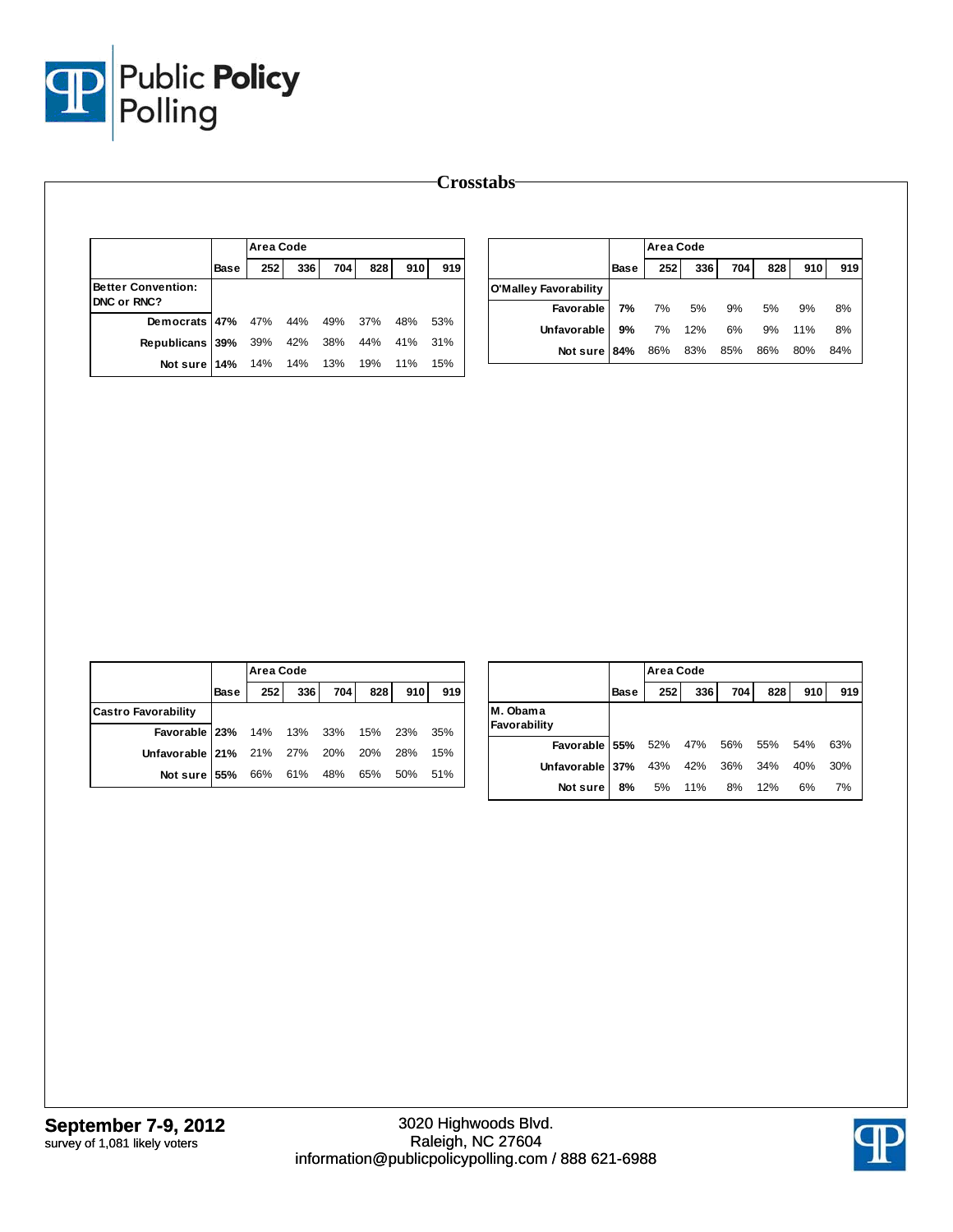

|                           |             |     | Area Code |     |     |     |     |                                     |             | <b>Area Code</b> |     |     |     |     |     |
|---------------------------|-------------|-----|-----------|-----|-----|-----|-----|-------------------------------------|-------------|------------------|-----|-----|-----|-----|-----|
|                           | <b>Base</b> | 252 | 336       | 704 | 828 | 910 | 919 |                                     | <b>Base</b> | 252              | 336 | 704 | 828 | 910 | 919 |
| A. Romney<br>Favorability |             |     |           |     |     |     |     | Higher Opinion of M.<br>Obama or A. |             |                  |     |     |     |     |     |
| Favorable 53%             |             | 51% | 55%       | 57% | 56% | 54% | 48% | Romney?                             |             |                  |     |     |     |     |     |
| Unfavorable 29%           |             | 34% | 28%       | 28% | 29% | 23% | 33% | Michelle Obama 50%                  |             | 50%              | 44% | 50% | 44% | 52% | 57% |
| Not sure 17%              |             | 15% | 17%       | 15% | 14% | 23% | 19% | Ann Romney 43%                      |             | 43%              | 46% | 44% | 48% | 43% | 35% |
|                           |             |     |           |     |     |     |     | Not sure                            | 8%          | 7%               | 10% | 7%  | 9%  | 5%  | 9%  |

|                            |             | <b>Area Code</b> |     |     |     |     |     |                             |             | Area Code        |     |      |     |     |     |
|----------------------------|-------------|------------------|-----|-----|-----|-----|-----|-----------------------------|-------------|------------------|-----|------|-----|-----|-----|
|                            | <b>Base</b> | 252              | 336 | 704 | 828 | 910 | 919 |                             | <b>Base</b> | 252 <sub>1</sub> | 336 | 7041 | 828 | 910 | 919 |
| <b>Warren Favorability</b> |             |                  |     |     |     |     |     | <b>Clinton Favorability</b> |             |                  |     |      |     |     |     |
| Favorable 23%              |             | 22%              | 16% | 27% | 21% | 21% | 29% | Favorable 59%               |             | 56%              | 51% | 60%  | 57% | 59% | 68% |
| Unfavorable   20%          |             | 15%              | 24% | 17% | 25% | 24% | 16% | Unfavorable 34%             |             | 40%              | 39% | 35%  | 34% | 37% | 23% |
| Not sure 57%               |             | 63%              | 59% | 55% | 54% | 54% | 55% | Not sure                    | 7%          | 4%               | 10% | 4%   | 10% | 4%  | 9%  |
|                            |             |                  |     |     |     |     |     |                             |             |                  |     |      |     |     |     |